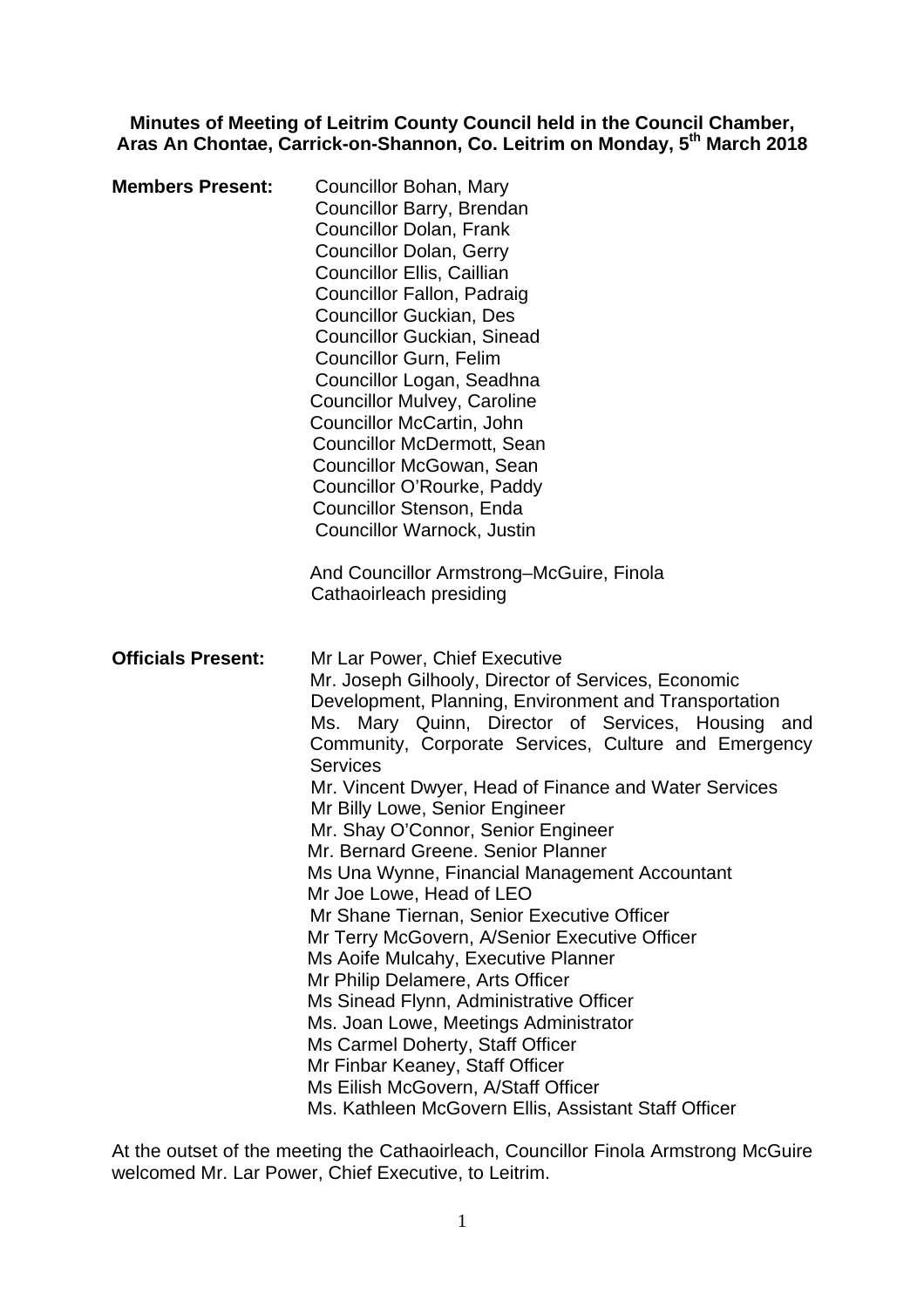She wished him good health and success in the post and assured him of the full cooperation and support of all the Members.

The Members in turn welcomed Mr. Power to County Leitrim, wished him success in the role of Chief Executive and assured him of their support in progressing the development of the County.

Mr. Lar Power, Chief Executive thanked the Members for their welcome and said he was delighted to take up the position of Chief Executive in Leitrim. Mr Power outlined his intention to meet each of the Elected Members individually and to hold a workshop with the Members to hear their views.

Councillor Des Guckian referred to bad work practices and Councillor Mary Bohan asked that he withdraw this remark.

Mr Joseph Gilhooly, Director of Services, Economic Development, Planning, Environment and Transportation thanked the Elected Members, Management Team and Staff for all their help and co-operation over the last 6 months during his tenure as Deputy Chief Executive and outlined that everyone worked to do their best for the County.

Cathaoirleach, Councillor Finola Armstrong McGuire asked Mr Gilhooly to give an update on the recent storm Emma. Mr Gilhooly gave an update on the impact of Storm Emma on Leitrim. Mr Billy Lowe, Senior Engineer gave an update on the position at the water treatment plants as a result of the Storm Emma requesting the public to conserve water.

Councillor Mary Bohan thanked the crews who worked on bad road conditions and done a great job with the best resources they had during Storm Emma.

The Cathaoirleach, Councillor Finola Armstrong McGuire paid tribute to the outdoor staff and appealed to Members of the public to conserve water.

# **18/29 05/03/2018 Votes of Sympathy**

The Members extended a vote of sympathy to the following:

- The Family of late Teresa Moran, Quay Street, Drumsna.
- Ben & Peggy McKeon & Family, Keshcarrigan, Co Leitrim on the death of Damian McKeon R.I.P.
- Imelda Guckian, Costra, Ballinamore, Co Leitrim on the death of Gus Guckian R.I.P.
- Thomas Dolan & Family, Corloughlin, Drumshanbo, Co Leitrim on the death of Philomena Dolan R.I.P.
- The Family of the Late Tony Ward, Corduff, Aughamore P.O., Carrick-on-Shannon.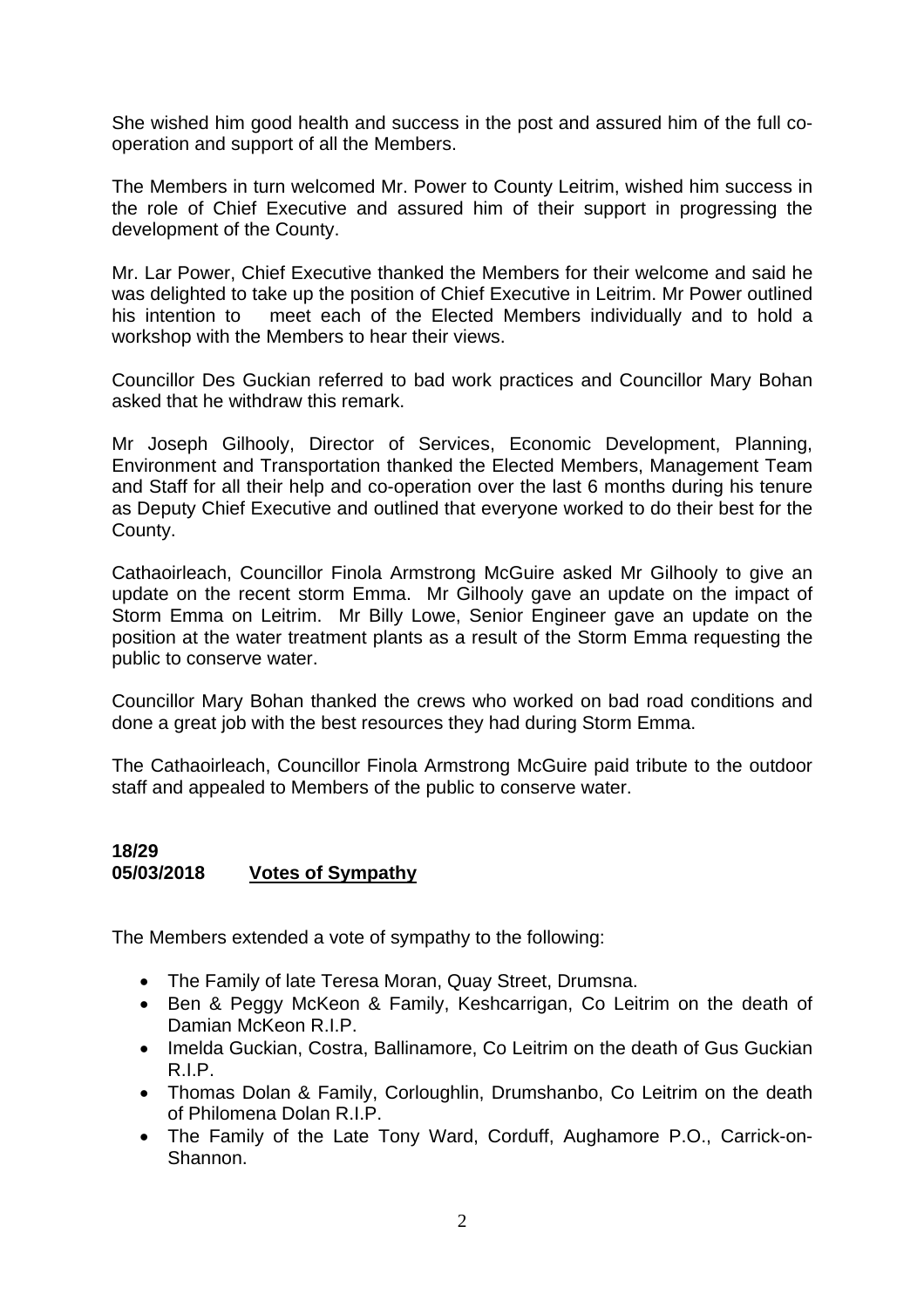- Monica Phelan & Family, Station Road, Carrick-on-Shannon, Co Leitrim on the death of Patrick Phelan R.I.P.
- The Family of the Late Teresa Moran, Church View, Aughavas, Co Leitrim.

#### **18/30 05/03/2018 Deimhniu Miontuairisci**

The following amendment to the Minutes of the  $8<sup>th</sup>$  January 2018 regarding Minute No 18/22 in relation to the European Union's Permanent Structured Cooperation was proposed by Councillor Des Guckian and agreed by the Members.

Insertion of the following text:

"Councillor John McCartin opposing the motion proposed a counter motion against the motion and this was seconded by Councillor Mary Bohan.

# **Proposed by Councillor Enda Stenson, seconded by Councillor Caillian Ellis and RESOLVED:**

"That the Minutes of Leitrim County Council Meeting held in the Council Chamber, Aras An Chontae, Carrick-on-Shannon, Co Leitrim on Monday, 8<sup>th</sup> January 2018 be adopted".

# **18/31**

# **05/03/2018 Disposal of freehold interest in plot of land at No 11 Lahard Estate, Ballinamore**

Notice of Intention dated February 2018 from Ms Mairead Shanley, Administrative Officer, Housing Department in relation to the disposal of plot of land comprising circa 0.029Ha or thereabouts in the townlands of Lahard, Ballinamore comprised in Folio No 14081 of the register of Freeholders County Leitrim in accordance with Section 183 of the Local Government Act, 2001 as circulated to all Members which appears as **Appendix 1** to the Minutes of this meeting in the Minute Book.

# **Proposed by Councillor Gerry Dolan, seconded by Councillor Caillian Ellis and UNANIMOUSLY RESOLVED:**

"That the disposal of plot of land comprising circa 0.029Ha or thereabouts in the townlands of Lahard, Ballinamore comprised in Folio No 14081 of the register of Freeholders County Leitrim in accordance with Section 183 of the Local Government Act, 2001 and Notice of Intention dated February 2018 as circulated to all Members be approved".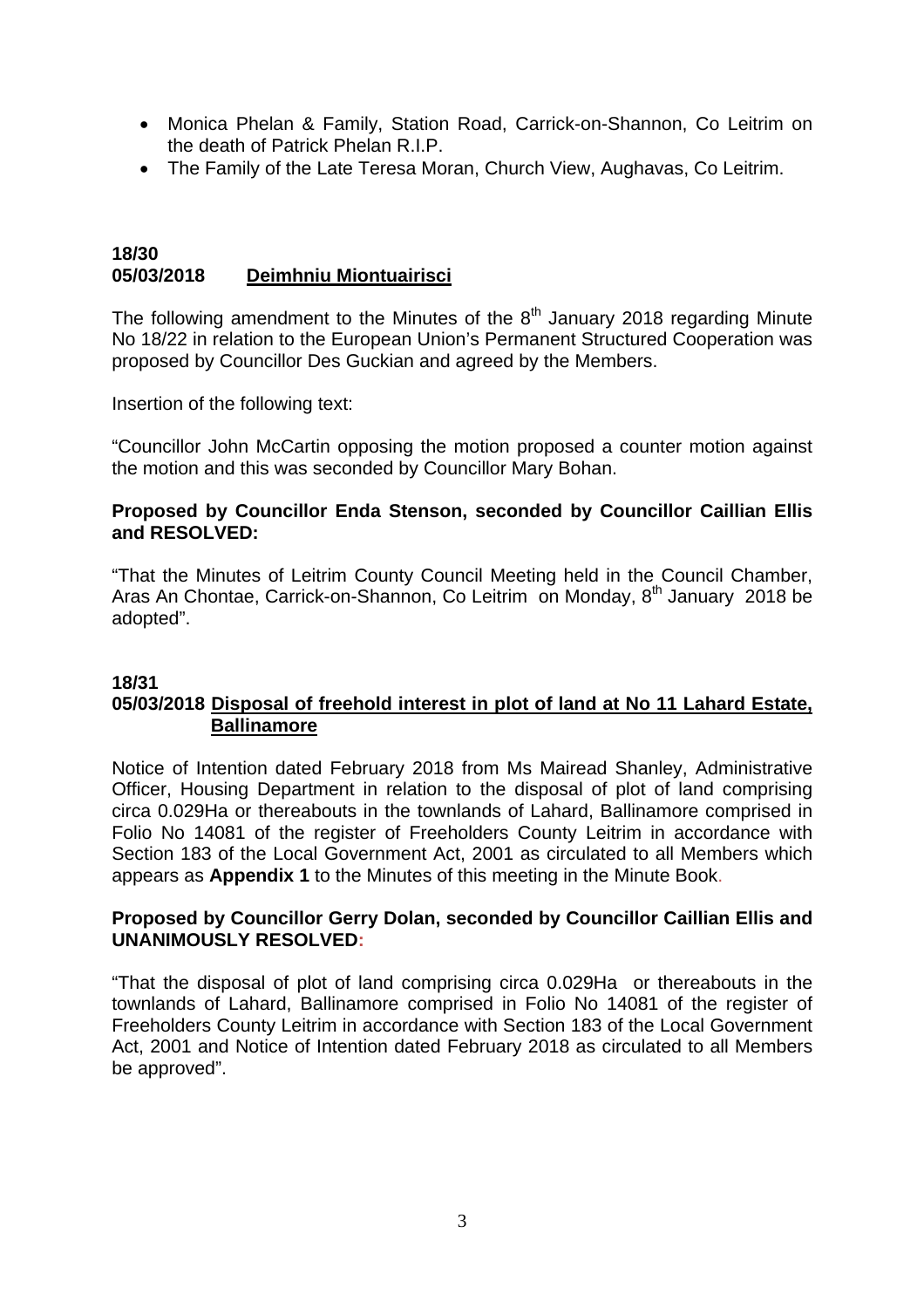#### **18/32 05/03/2018 Disposal of freehold interest in plot of land at No 12 Lahard Estate, Ballinamore**

Notice of Intention dated February 2018 from Ms Mairead Shanley, Administrative Officer, Housing Department in relation to the disposal of plot of land comprising circa 0.028Ha or thereabouts in the townlands of Lahard, Ballinamore comprised in Folio No 14081 of the register of Freeholders County Leitrim in accordance with Section 183 of the Local Government Act, 2001 as circulated to all Members which appears as **Appendix 2** to the Minutes of this meeting in the Minute Book.

# **Proposed by Councillor Caillian Ellis, seconded by Councillor Gerry Dolan and UNANIMOUSLY RESOLVED:**

"That the disposal of plot of land comprising circa 0.028Ha or thereabouts in the townlands of Lahard, Ballinamore comprised in Folio No 14081 of the register of Freeholders County Leitrim in accordance with Section 183 of the Local Government Act, 2001 and Notice of Intention dated February 2018 as circulated to all Members be approved".

# **18/33**

# **05/03/2018 Disposal of rural cottage and adjoining site at Tullyclevaun, Drumahaire, (otherwise known as Coolegraine, Dowra), Co Leitrim**

Notice of Intention dated February 2018 from Ms Mairead Shanley, Administrative Officer, Housing Department in relation to the disposal of rural cottage and adjoining site comprising circa 0.395 acres (0.157 hectares) in the townland of Tullyclevaun, Drumahaire, Co Leitrim N41 FD88 (otherwise known as Coolegreine, Dowra, Co Leitrim)(registered in the name of Leitrim County Council – Folio No LM654F) in accordance with Section 183 of the Local Government Act, 2001 as circulated to all Members which appears as **Appendix 3** to the Minutes of this meeting in the Minute Book.

# **Proposed by Councillor Mary Bohan, seconded by Councillor Frank Dolan and UNANIMOUSLY RESOLVED:**

"That the disposal of rural cottage and adjoining site comprising circa 0.395 acres (0.157 hectares) in the townland of Tullyclevaun, Drumahaire, Co Leitrim N41 FD88 (otherwise known as Coolegreine, Dowra, Co Leitrim)(registered in the name of Leitrim County Council – Folio No LM654F) in accordance with Section 183 of the Local Government Act, 2001 and Notice of Intention dated February 2018 as circulated to all Members be approved".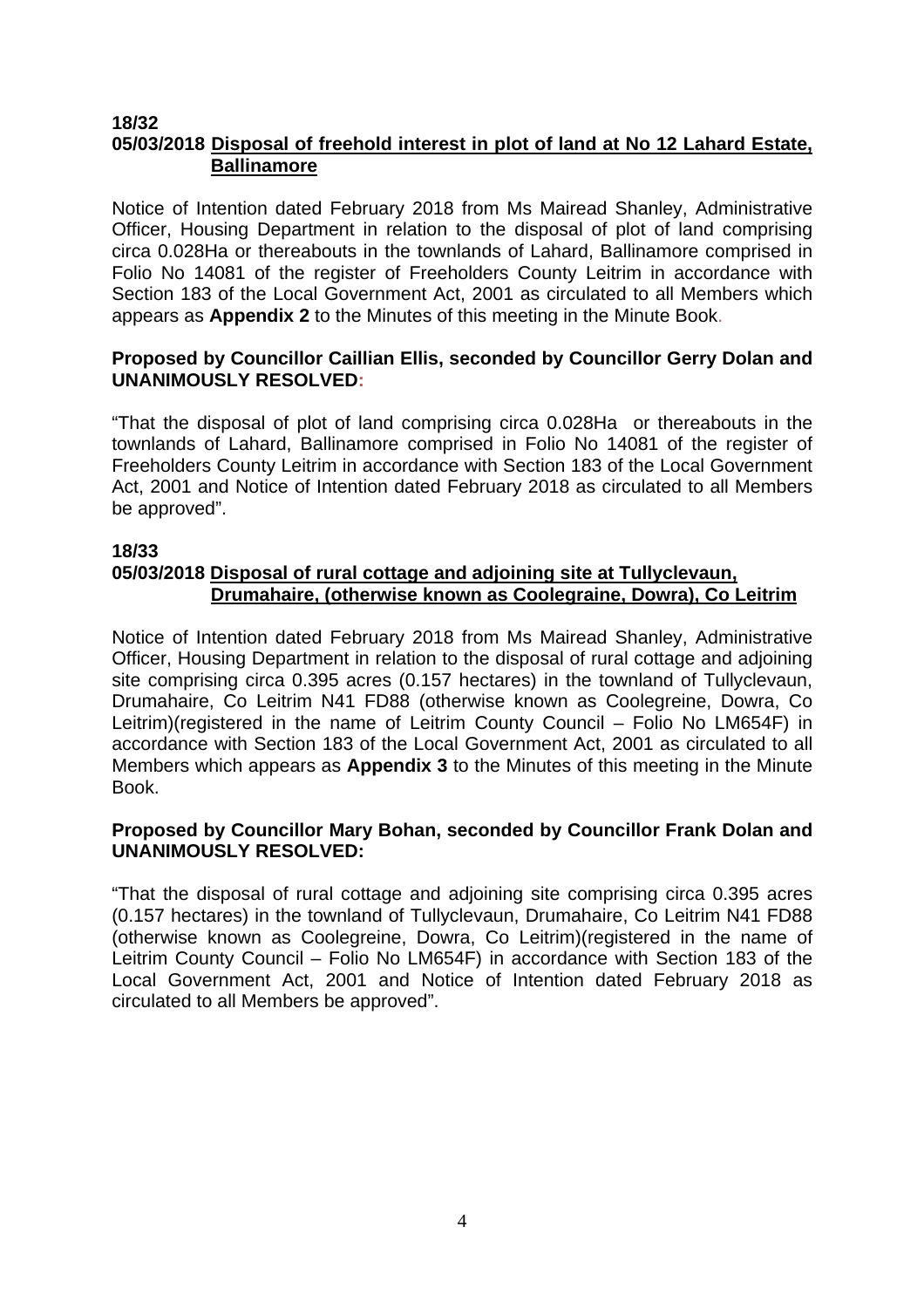#### **18/34 05/03/2018 Disposal of rural cottage and adjoining site at Mulnasillagh, Aghacashel, Co Leitrim**

Notice of Intention dated February 2018 from Ms Mairead Shanley, Administrative Officer, Housing Department in relation to the disposal of rural cottage and adjoining site comprising circa 0.445 acres (0.18 Hectares) in the townland of Mulnasillagh, Aghacashel, Co Leitrim, N41 PH48 (registered in the name of Leitrim County Council – Folio No LM568F) in accordance with Section 183 of the Local Government Act, 2001 as circulated to all Members which appears as **Appendix 4** to the Minutes of this meeting in the Minute Book.

# **Proposed by Councillor Gerry Dolan, seconded by Councillor Brendan Barry and UNANIMOUSLY RESOLVED:**

"That the disposal of rural cottage and adjoining site comprising circa 0.445 acres (0.18 Hectares) in the townland of Mulnasillagh, Aghacashel, Co Leitrim, N41 PH48 (registered in the name of Leitrim County Council – Folio No LM568F) in accordance with Section 183 of the Local Government Act, 2001 and Notice of Intention dated February 2018 as circulated to all Members be approved".

#### **18/35 05/03/2018 Disposal of rural cottage and adjoining site at Derreen, Aghacashel, Co Leitrim**

Notice of Intention dated February 2018 from Mairead Shanley, Administrative Officer, Housing Department in relation to the disposal of rural cottage and adjoining site at Derreen, Aghacashel, Co Leitrim comprising circa 0.716 acres (0.290 Hectares) in the townland of Derreen, Aghacashel, Co Leitrim, N41 CP04 (registered in the name of Leitrim County Council – Folio No LM8961F Plan 95 and LM2442F Plan 70 strip of land from Folio LM3572F currently being registered in the name of Leitrim County Council) in accordance with Section 183 of the Local Government Act, 2001 as circulated to all Members which appears as **Appendix 5** to the Minutes of this meeting in the Minute Book.

# **Proposed by Councillor Gerry Dolan, seconded by Councillor Brendan Barry and UNANIMOUSLY RESOLVED:**

**"**That the disposal of rural cottage and adjoining site at Derreen, Aghacashel, Co Leitrim comprising circa 0.716 acres (0.290 Hectares) in the townland of Derreen, Aghacashel, Co Leitrim, N41 CP04 (registered in the name of Leitrim County Council – Folio No LM8961F Plan 95 and LM2442F Plan 70 strip of land from Folio LM3572F currently being registered in the name of Leitrim County Council) in accordance with Section 183 of the Local Government Act, 2001 and Notice of Intention dated February 2018 as circulated to all Members be approved".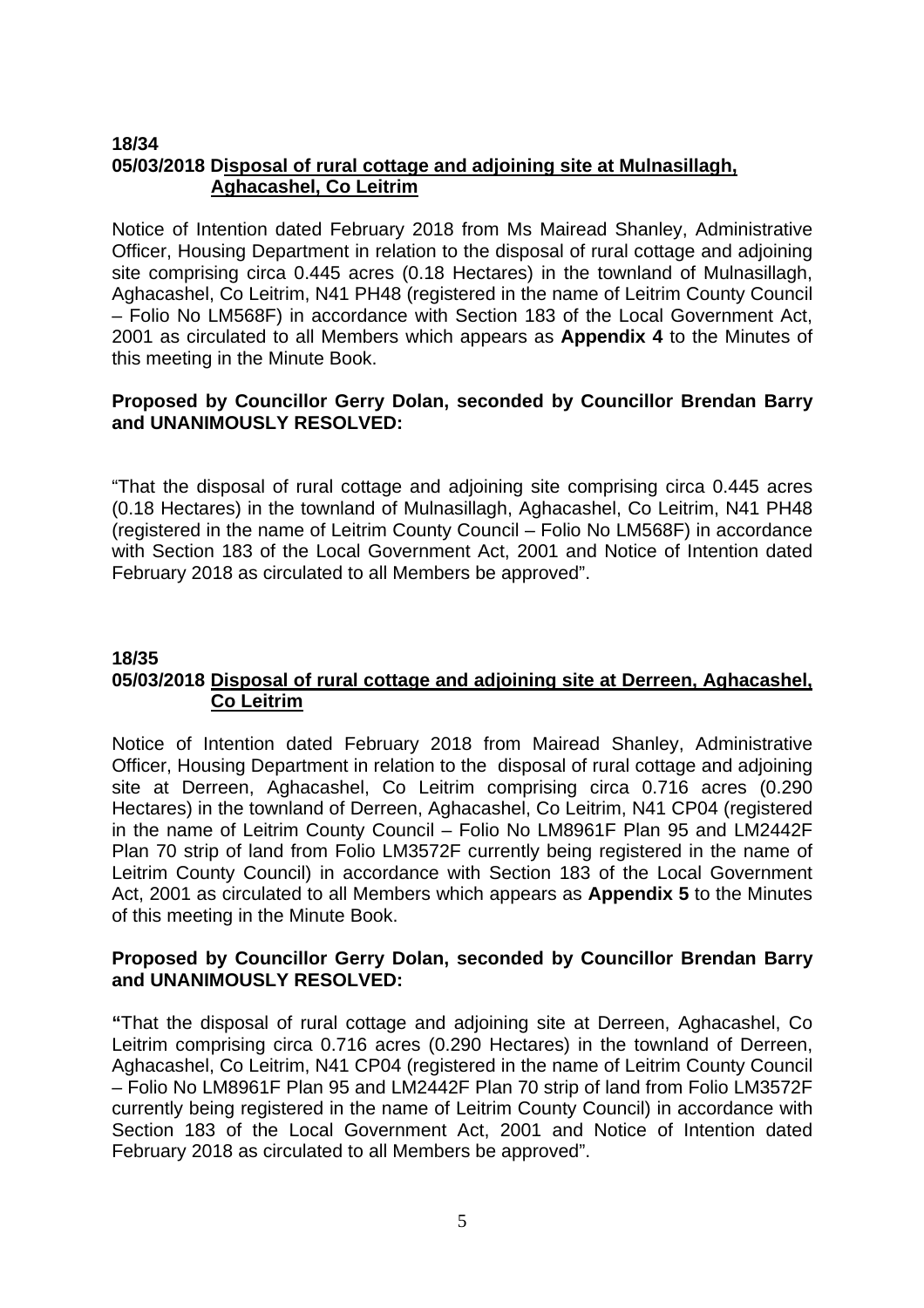#### **18/36 05/03/2018 Disposal of Freehold interest on land at Treanmore, Mohill, Co Leitrim, N41 D590**

Notice of Intention dated February 2017 from Mairead Shanley, Administrative Officer, Housing Department in relation to the disposal of Freehold Interest on land at Treanmore, Mohill, Co Leitrim, N41 D590 comprising circa 0.321 acres (0.13 Hectares) in the townland of Treanmore, Mohill, Co Leitrim N41 D590 (registered in the name of Leitrim County Council – Folio No LM13300F Plan 33Q5 and LM4095F Plan 3\_1 and 3\_2) in accordance with Section 183 of the Local Government Act, 2001 as circulated to all Members which appears as **Appendix 6** to the Minutes of this meeting in the Minute Book.

## **Proposed by Councillor Enda Stenson, seconded by Councillor Des Guckian and UNANIMOUSLY RESOLVED:**

"That the disposal of Freehold Interest on land at Treanmore, Mohill, Co Leitrim, N41 D590 comprising circa 0.321 acres (0.13 Hectares) in the townland of Treanmore, Mohill, Co Leitrim N41 D590 (registered in the name of Leitrim County Council – Folio No LM13300F Plan 33Q5 and LM4095F Plan 3\_1 and 3\_2) in accordance with Section 183 of the Local Government Act, 2001 and Notice of intention dated February 2018 as circulated to all Members be approved".

# **18/37 05/03/2018 Disposal of Rural Cottage and adjoining site at Kilcoosy, Dromahair**

Notice of Intention dated February 2017 from Mairead Shanley, Administrative Officer, Housing Department in relation to the disposal of rural cottage and adjoining site at Kilcoosy, Dromahair, Co Leitrim comprising circa 0.964 acres (0.387 Hectares) in the townland of Kilcoosy, Dromahair, Co Leitrim, F91 V672 (registered in the name of Leitrim County Council – Folio No LM19550F) in accordance with Section 183 of the Local Government Act, 2001 as circulated to all Members which appears as **Appendix 7** to the Minutes of this meeting in the Minute Book.

# **Proposed by Councillor Mary Bohan, seconded by Councillor Felim Gurn and UNANIMOUSLY RESOLVED:**

"That the disposal of rural cottage and adjoining site at Kilcoosy, Dromahair, Co Leitrim comprising circa 0.964 acres (0.387 Hectares) in the townland of Kilcoosy, Dromahair, Co Leitrim, F91 V672 (registered in the name of Leitrim County Council – Folio No LM19550F) in accordance with Section 183 of the Local Government Act, 2001 and Notice of intention dated February 2018 as circulated to all Members be approved".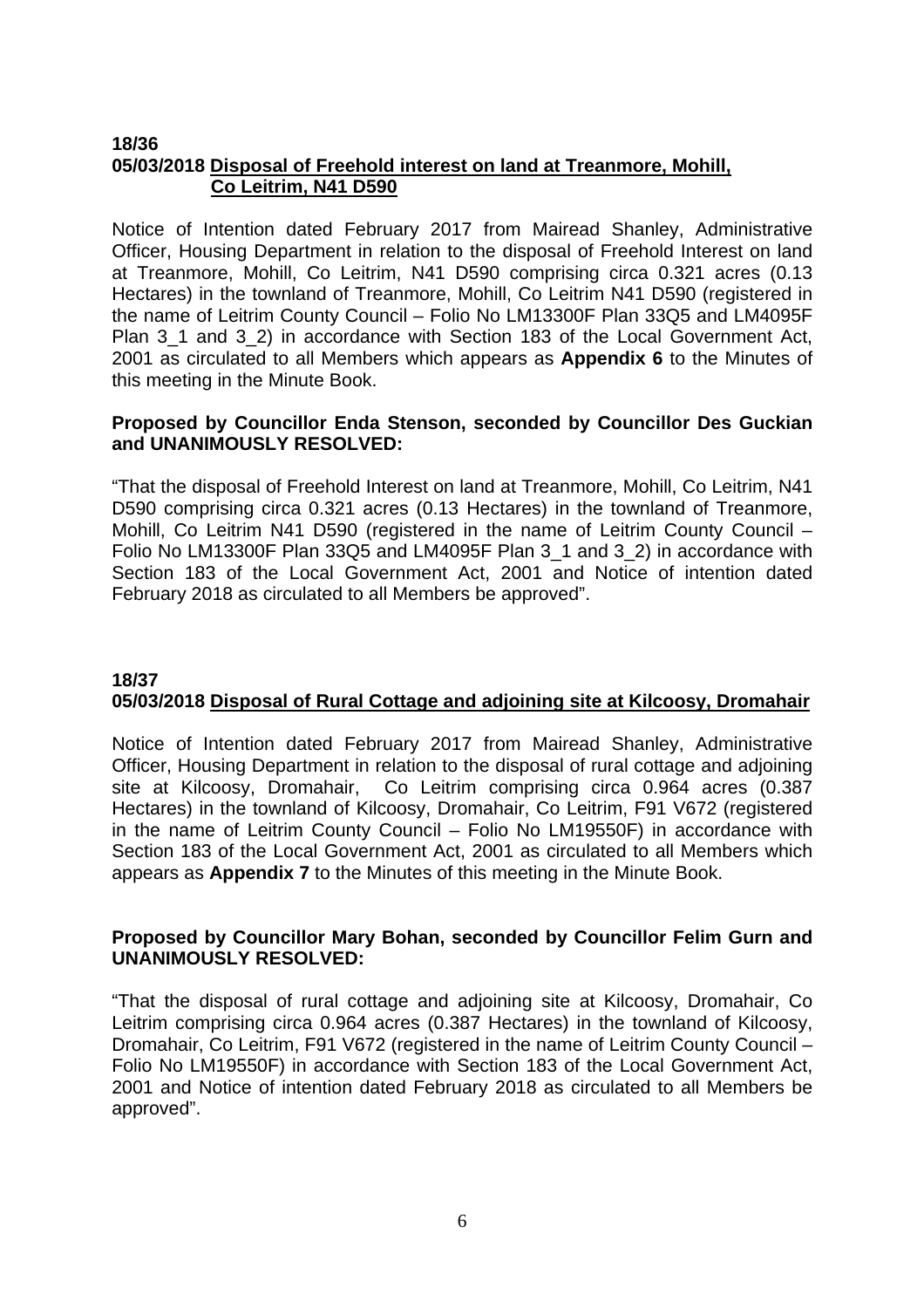# **18/38 05/03/2018 Disposal of Land at Tullylannan, Leitrim Village, Co Leitrim**

Notice of Intention dated February 2018 from Seamus O'Connor, Senior Engineer, Roads in relation to the disposal of lands comprising circa 0.68 Acres (0.0274 Hectares) in the townland of Tullylannan, Co Leitrim, (registered in the name of Leitrim County Council – Folio No LM19158) in accordance with Section 183 of the Local Government Act, 2001 as circulated to all Members which appears as **Appendix 8** to the Minutes of this meeting in the Minute Book.

# **Proposed by Councillor Finola Armstrong McGuire, seconded by Councillor Des Guckian and UNANIMOUSLY RESOLVED:**

"That the disposal of lands comprising circa 0.68 Acres (0.0274 Hectares) in the townland of Tullylannan, Co Leitrim, (registered in the name of Leitrim County Council – Folio No LM19158) in accordance with Section 183 of the Local Government Act, 2001 and Notice of intention dated February 2018 as circulated to all Members be approved".

# **18/39 05/03/2018 Disposal of land at Drumod More, Co Leitrim**

Notice of Intention dated February 2018 from Mr Seamus O'Connor, Senior Enginner, Roads Department in relation to the disposal of land at Drumod More, Co Leitrim comprising circa 2.863 acres (1.159 Hectares) in the townland of Drumod More, Co Leitrim (registered in the name of Leitrim County Council – Folio No LM5367F in accordance with Section 183 of the Local Government Act, 2001 as circulated to all Members which appears as **Appendix 9** to the Minutes of this Meeting in the Minute Book.

# **Proposed by Councillor Sean McGowan, seconded by Councillor Des Guckian and UNANIMOUSLY RESOLVED:**

"That the disposal of land at Drumod More, Co Leitrim comprising circa 2.863 acres (1.159 Hectares) in the townland of Drumod More, Co Leitrim (registered in the name of Leitrim County Council – Folio No LM5367F in accordance with Section 183 of the Local Government Act, 2001 and Notice of intention dated February 2018 as circulated to all Members be approved".

# **18/40**

# **05/03/2018 Disposal of building known as Courthouse in Drumshanbo by means of a 10 year lease**

Notice of Intention dated 20<sup>th</sup> February 2018 to dispose of a building known as Courthouse in Drumshanbo, Co Leitrim by means of a 10 year lease of Drumshanbo Courthouse to North Connaught Youth & Community Services Ltd in accordance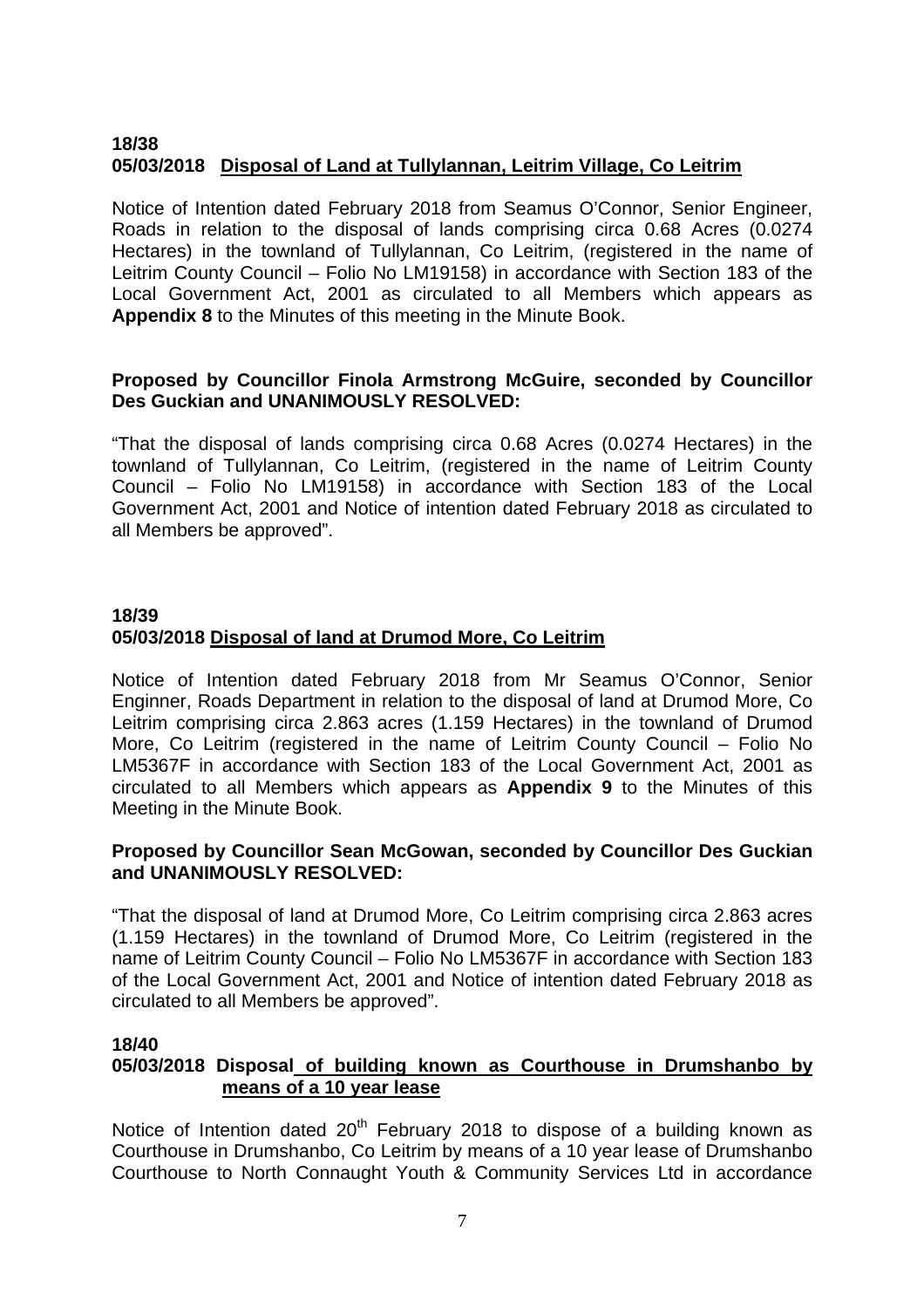with Section 183 of the Local Government Act, 2001 as circulated to all Members which appears as **Appendix 10** to the Minutes of this Meeting in the Minute Book.

# **Proposed by Councillor Gerry Dolan, seconded by Councillor Brendan Barry and UNANIMOUSLY RESOLVED:**

"That the disposal of a building known as Courthouse in Drumshanbo, Co Leitrim by means of a 10 year lease of Drumshanbo Courthouse to North Connaught Youth & Community Services Ltd in accordance with Section 183 of the Local Government Act, 2001 and Notice of intention dated  $20<sup>th</sup>$  February 2018 as circulated to all Members be approved".

# **18/41 05/03/2018 Leitrim County Council Annual Service Delivery Plan 2018.**

The Draft Annual Service Delivery Plan, 2018 as circulated to the Members appears as **Appendix 11** to the Minutes of this meeting in the Minute Book.

# **Proposed by Councillor Mary Bohan, seconded by Councillor Sean McGowan and UNANIMOUSLY RESOLVED:**

"That Leitrim County Council's Annual Service Delivery Plan, 2018 be adopted".

#### **18/42 05/03/2018 Culture and Creative Strategy 2018 - 2022**

The Cathaoirleach, Councillor Finola Armstrong McGuire welcomed Mr. Philip Delamere, Arts Officer to the meeting.

Mr Philip Delamere presented a detailed presentation on Leitrim County Council's Culture and Creativity Strategy 2018-2022.

A copy of the presentation appears as **Appendix 12** to the Minutes of this meeting in the Minute Book.

The Cathaoirleach, Councillor Finola Armstrong McGuire and the Members thanked Mr Philip Delamere, Arts Officer for his presentation and invited any questions/comments from the Members. Discussion by the members on the Culture and Creative Strategy 2018 – 2022 then took place after which Mr Philip Delamere thanked the Members for their observations/comments.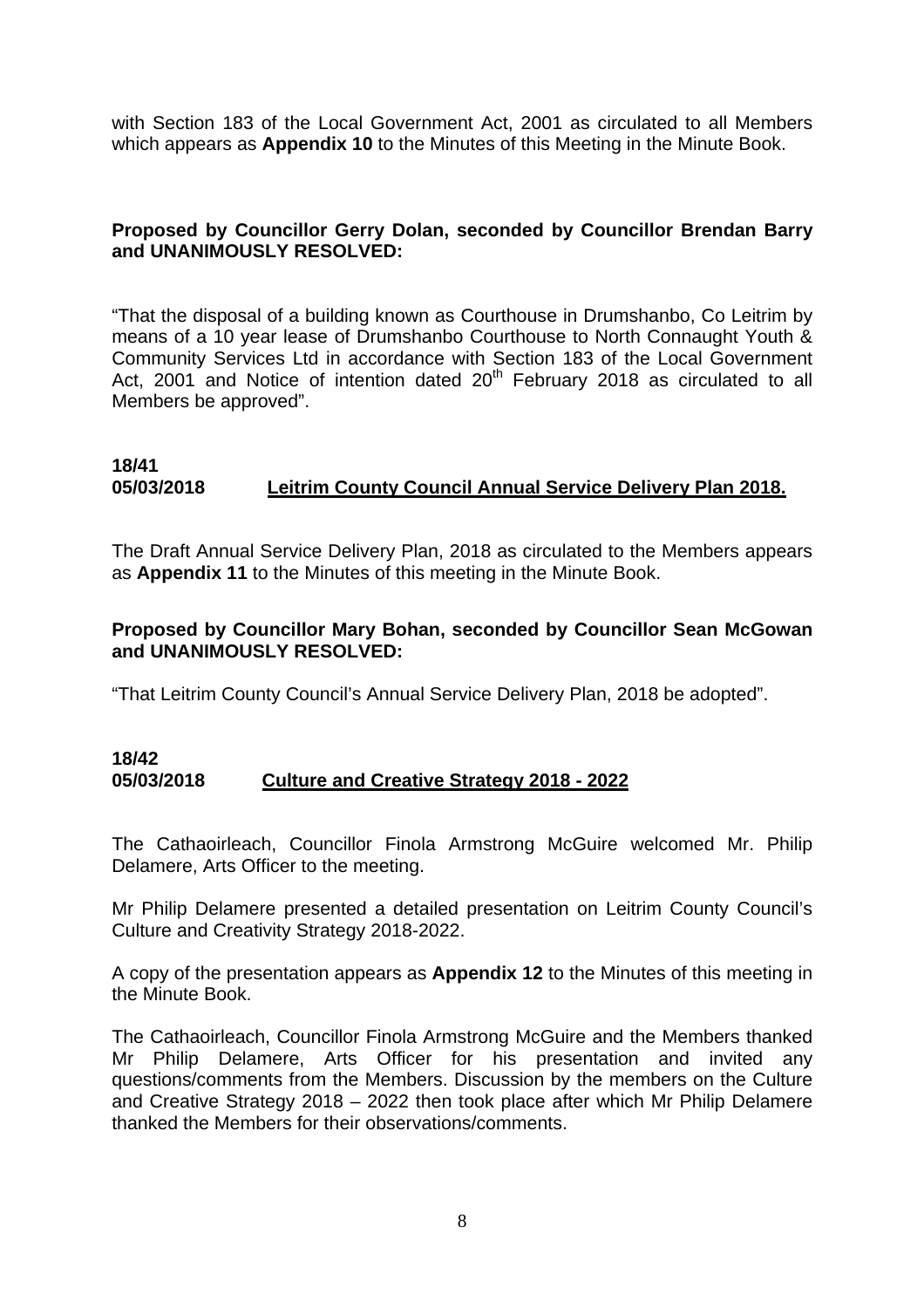**Proposed by Councillor Sinead Guckian, seconded by Councillor Sean Paddy O'Rourke and UNANIMOUSLY RESOLVED:** 

"That the Culture and Creative Strategy 2018 -2022 be adopted".

#### **18/43 05/03/2018** To approve the raising of a loan of **€3.6m** for the purposes of  **buying back the Head Lease on the leisure facility in Carrick-on-Shannon.**

Report from Mr Vincent Dwyer, Head of Finance dated 5<sup>th</sup> March 2018 in regard to raising of a loan of €3.6m for the purposes of buying back the Head Lease on the leisure facility in Carrick-on-Shannon as circulated to the Members appears as **Appendix 13** to the Minutes of this meeting in the Minute Book..

Councillor Brendan Barry sought clarification on the buying back of the Head Lease of €6.1 m.

Mr Vincent Dwyer, Head of Finance outlined that a Head Lease was entered into by Leitrim County Council with a consortium of investors subject to a covenant for them to provide a Leisure Facility in Carrick-on-Shannon during the period 2004/2005. Under the conditions of the agreement Leitrim Leisure Limited must buy back the Head Lease i.e. the facility at €6.1m in early 2018. Leitrim County Council have maintained a fund to partially finance this €6.1m. This fund currently stands at €2.5m (March 2018). It is now proposed to borrow the required €3.6m from HFA for a repayment period of 30 years at a fixed interest rate of 1.75% and the annual payment will be €154,756.

Councillor Des Guckian queried if Leitrim County Council will have control over opening hours/ charges at the leisure facility.

Mr Vincent Dwyer outlined that a Service Provider is engaged to run the facility under contract.

Councillor Finola Armstrong McGuire stated that this is an excellent facility to have in the region.

Councillor Mary Bohan queried if there was a legal obligation on Leitrim County Council to buy back the Head Lease.

Mr Vincent Dwyer confirmed that under the conditions of the agreement Leitrim Leisure Limited must buy back the Head Lease i.e. the facility at €6.1m in early 2018.

**Proposed by Councillor Sean McGowan, seconded by Councillor Des Guckian and UNANIMOUSLY RESOLVED:**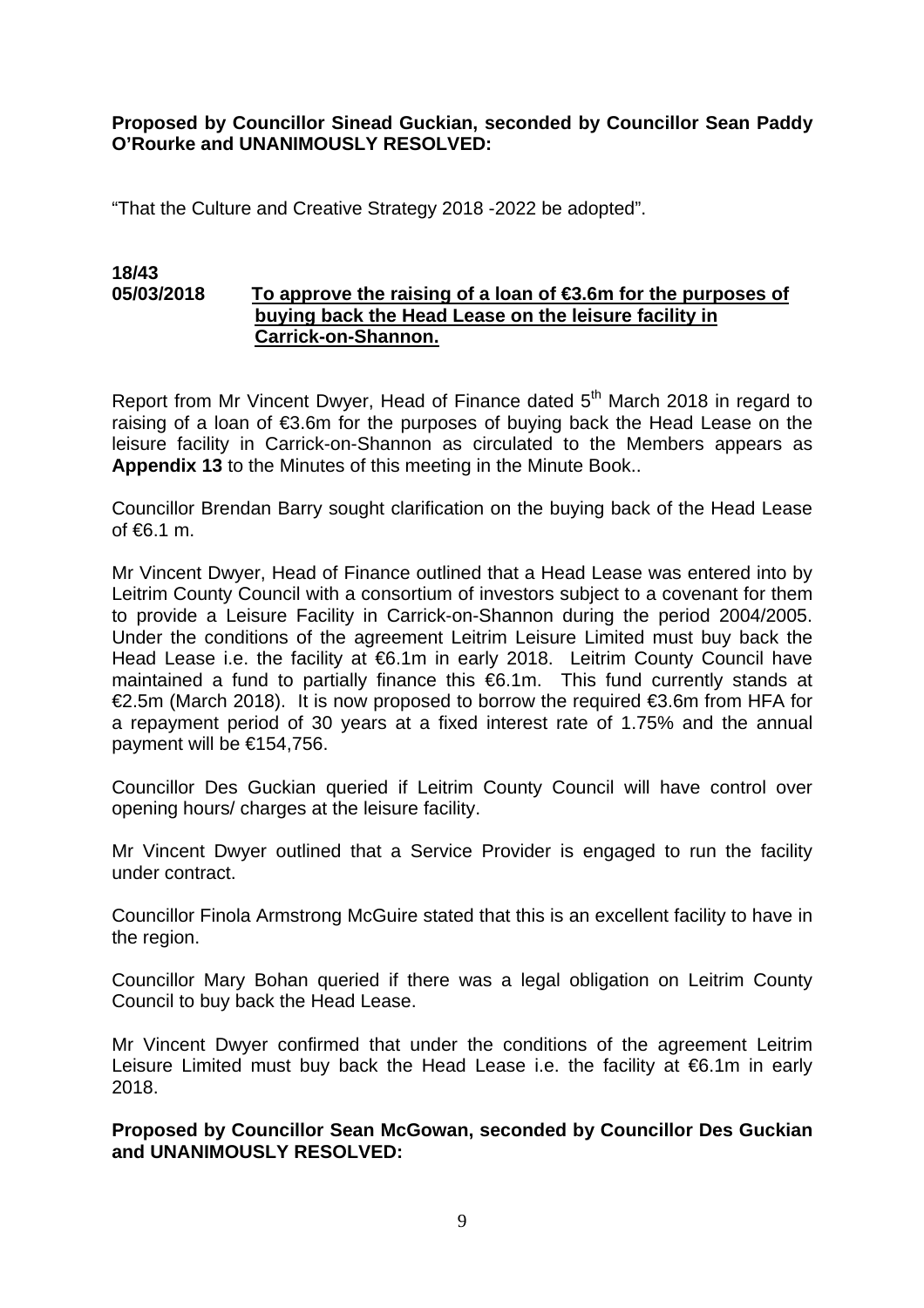"That the raising of a loan of €3.6m for the purposes of buying back the Head Lease on the leisure facility in Carrick-on-Shannon be approved".

#### **18/44 05/03/2018 Rate Collection Report for 2017 and schedule of uncollected Rates.**

The Rate Collection Report, 2017 dated  $5<sup>th</sup>$  March 2018 from Mr. Vincent Dwyer, Head of Finance as circulated to the Members, appears as **Appendix 14** to the Minutes of this meeting in the Minute Book. Mr. Dwyer gave an over-view of the contents of the report.

Councillor Enda Stenson proposed ratepayers whose pubs have closed should be removed from the list as these pubs are not going to re-open.

Mr Vincent Dwyer, Head of Finance confirmed that the Valuation Office and the ratepayers concerned are looking at delisting these premises from the list.

The report as circulated was noted by the Members.

# **18/45 05/03/2018 Audit Committee Report, 2017**

The Annual Report, 2017 from the Audit Committee to Leitrim County Council, dated 8<sup>th</sup> February, 2018 and submitted in accordance with the provisions of Section 122 of the Local Government Act, 2001, as amended by Section 5 of the Local Government (Business Improvement Districts) Act 2006, as circulated to each Member appears as **Appendix 15** to the Minutes of this Meeting in the Minute Book.

Councillor Des Guckian sought clarification on the following:-

- What projects did the Audit Committee undertake during 2017
- How is the Chair designated to the Audit Committee
- Committee Self Evaluation

Ms Mary Quinn, Director of Services, Housing, Community, Corporate Services, Cultural and Emergency Services advised as follows:

- The projects reviewed by the Audit Committee included Cyber Security, Risk Register, Public Spending Code and Low Value Purchase Cards
- The chairperson is elected in accordance with the Local Government (Audit Committee) Regulations 2014, and a committee self evaluation process was concluded.

The report was noted by the Members.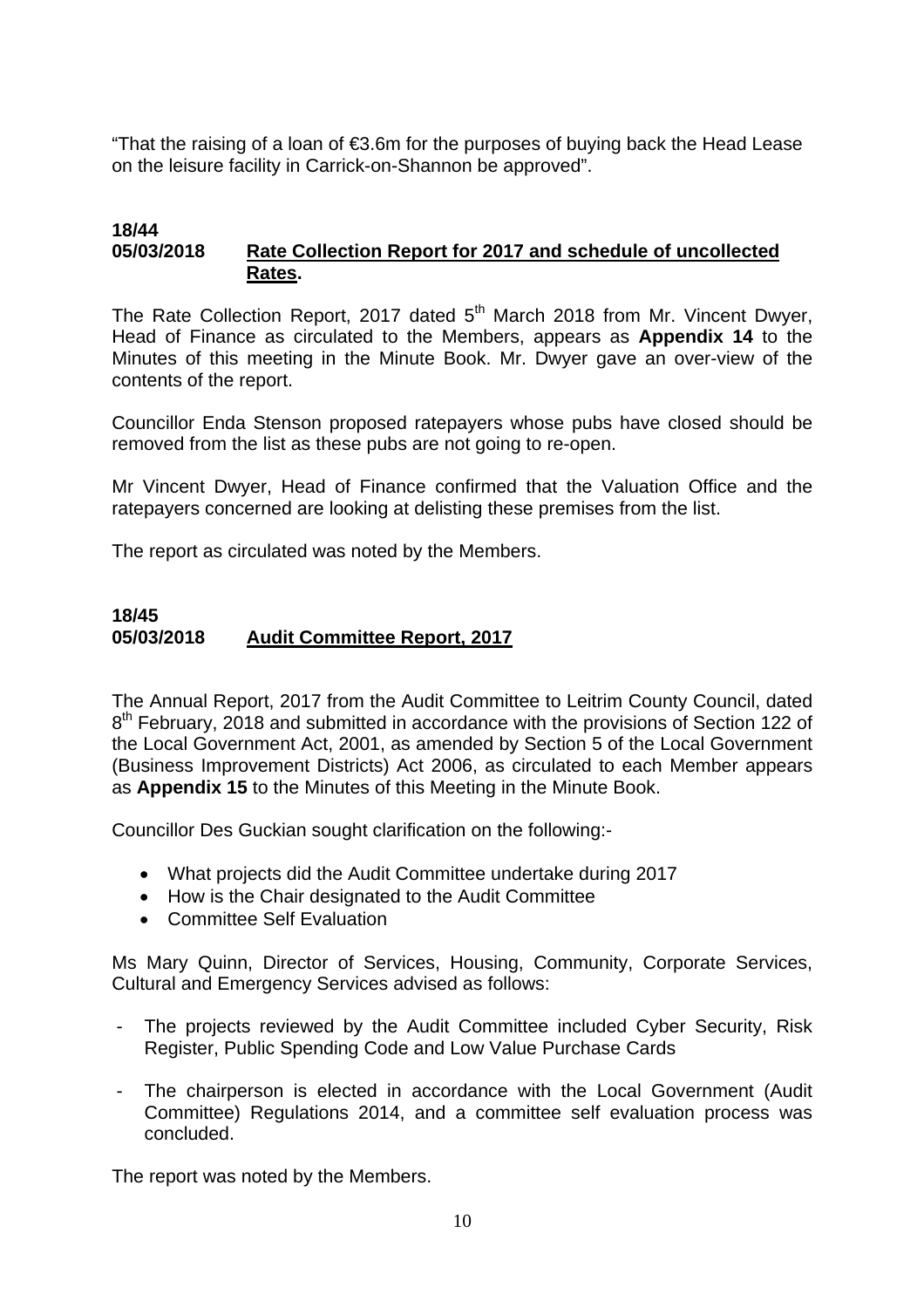#### **18/46 05/03/2018 Report on the operation of Litter Pollution Act 1997 in regard to measures taken during 2017 in relation to the prevention and control of litter**

Report from Terry McGovern, A/Senior Executive Officer, Planning, Community and Economic Development dated  $27<sup>th</sup>$  February 2018 in relation to the measures taken during 2017 in regard to the prevention and control of litter as circulated to each Member appears as **Appendix 16** to the Minutes of this Meeting in the Minute Book.

Councillor Mary Bohan queried if an additional Litter Warden has been appointed and she expressed her anger with the amount of litter that is being deposited at several locations on the R280. Councillor Bohan acknowledged that it is a small percentage of people who are so irresponsible and she called for people to respect the areas where they live.

Mr Joseph Gilhooly, Director of Services, Economic Development, Planning, Environment and Transportation advised that the position of Litter Warden has been advertised and recruitment is being progressed.

Councillor Sean McGowan acknowledged that this is an ongoing issue and he called on the Council and Media to highlight the issue. Councillor McGowan appealed to Community Groups to do a litter pick before the vegetation starts to grow and he complimented the great work done on the Dromod Rooskey Bypass pick.

Councillor Enda Stenson acknowledged that this has been an issue for the last 10- 20 years, and complimented the schools on the great work done on the Green Flags and he stressed that this problem is being caused by adults.

Councillor Seadhna Logan queried as follows:-

- how many fines were issued
- how many were prosecuted during 2017
- what are the response times in getting out to illegal dumping sites when reported
- who is responsible for cleaning up private property after illegal dumping has occurred.

Councillor Justin Warnock insisted that the biggest culprits of littering in this county is householders.

Councillor Sean McDermott acknowledged that it is very frustrating for Community Groups that go out annually. Councillor Sean McDermott insisted that CCTV Cameras need to be kept moved around to solve the situation.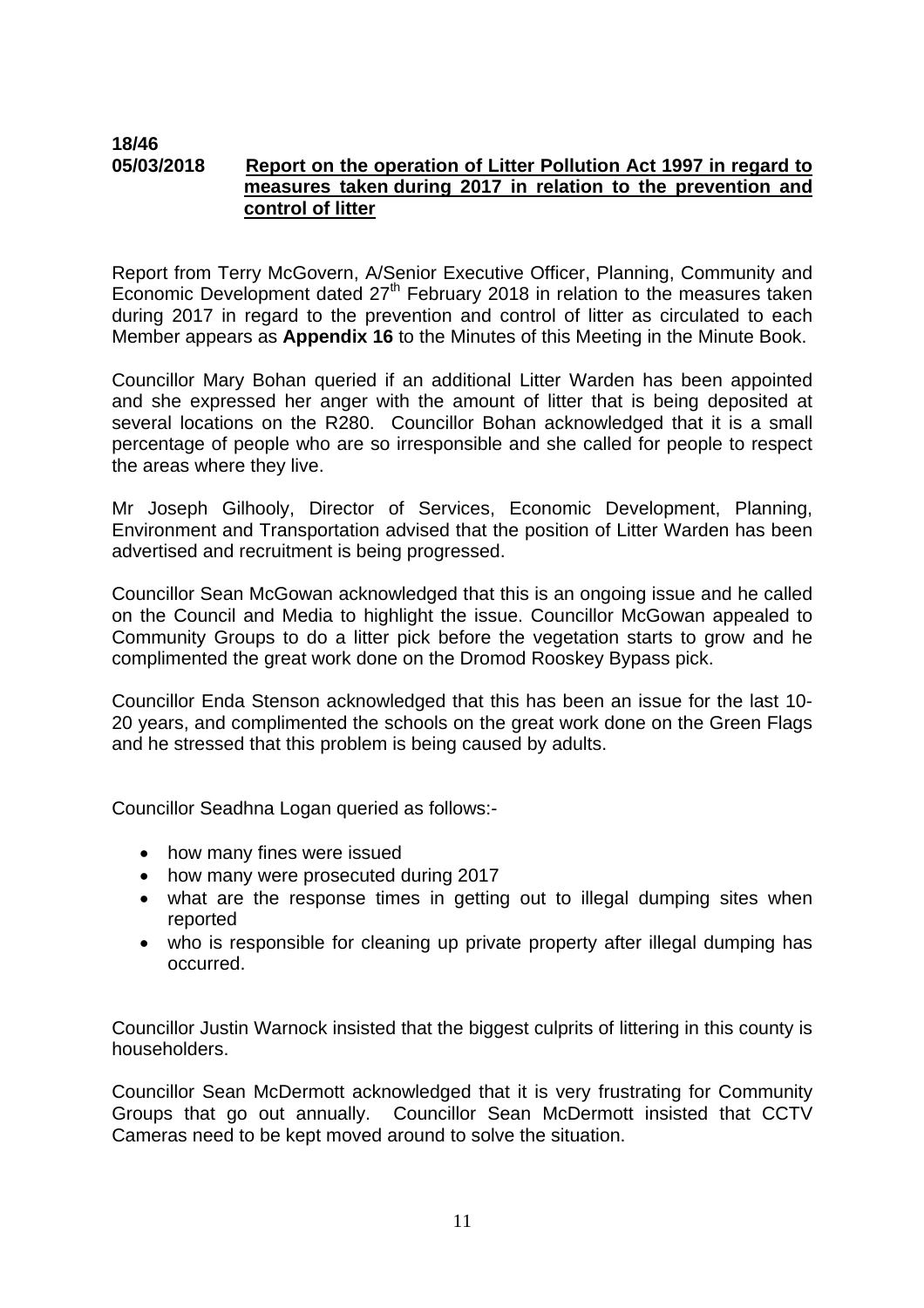Councillor Padraig Fallon queried if there was a facility whereby Roads staff can help the Environment staff to collect litter that has been deposited along our roads.

Councillor Brendan Barry queried if litter bags were being provided to the public for litter picking.

Councillor Finola Armstrong McGuire acknowledged that this County has bottle banks/good Recycling Centres which have cheap entrance fees and the resources of our staff are too valuable for litter picking.

Mr Joseph Gilhooly, Director of Services, Economic Development, Planning, Environment and Transportation advised Members that the following measures are undertaken for the prevention and control of litter in the county.

- Litter Pollution & Quantification Surveys
- Street Cleaning and Community Wardens
- CCTV Programme
- Media/Advertising Campaigns
- Anti Litter Dog Fouling
- Green Schools Programme
- Adopt a Road Programme/Adopt a Bring Bank
- Work in close association with Community Groups

Mr Terry McGovern, A/Senior Executive Officer, Planning, Community and Economic Development outlined the following initiatives to deal with the continuing issue of letter and illegal dumping in our county.

- Re-useable cups are going to be extended to the Tidy Towns and the money collected from the sale of these cups will go back to the Tidy Towns.
- Continue to liaise with Tidy Towns
- Adopt a Road
- Adopt a Bring Bank
- Litter Awareness Campaign
- WERLA
- CCTV to extend to all bring banks
- Purchase of a drone

Councillor Caroline Mulvey welcomed the purchase of a drone to combat this issue.

The report was noted by the Members.

# **18/47 05/03/2018 Annual report of Leitrim Joint Policing Committee 2017**

Report dated 27<sup>th</sup> February, 2018 from Ms. Mary Quinn, Director of Services, Housing, Corporate, Culture & Emergency Services as circulated to the Members, appears as **Appendix 17** to the Minutes of this meeting in the Minute Book.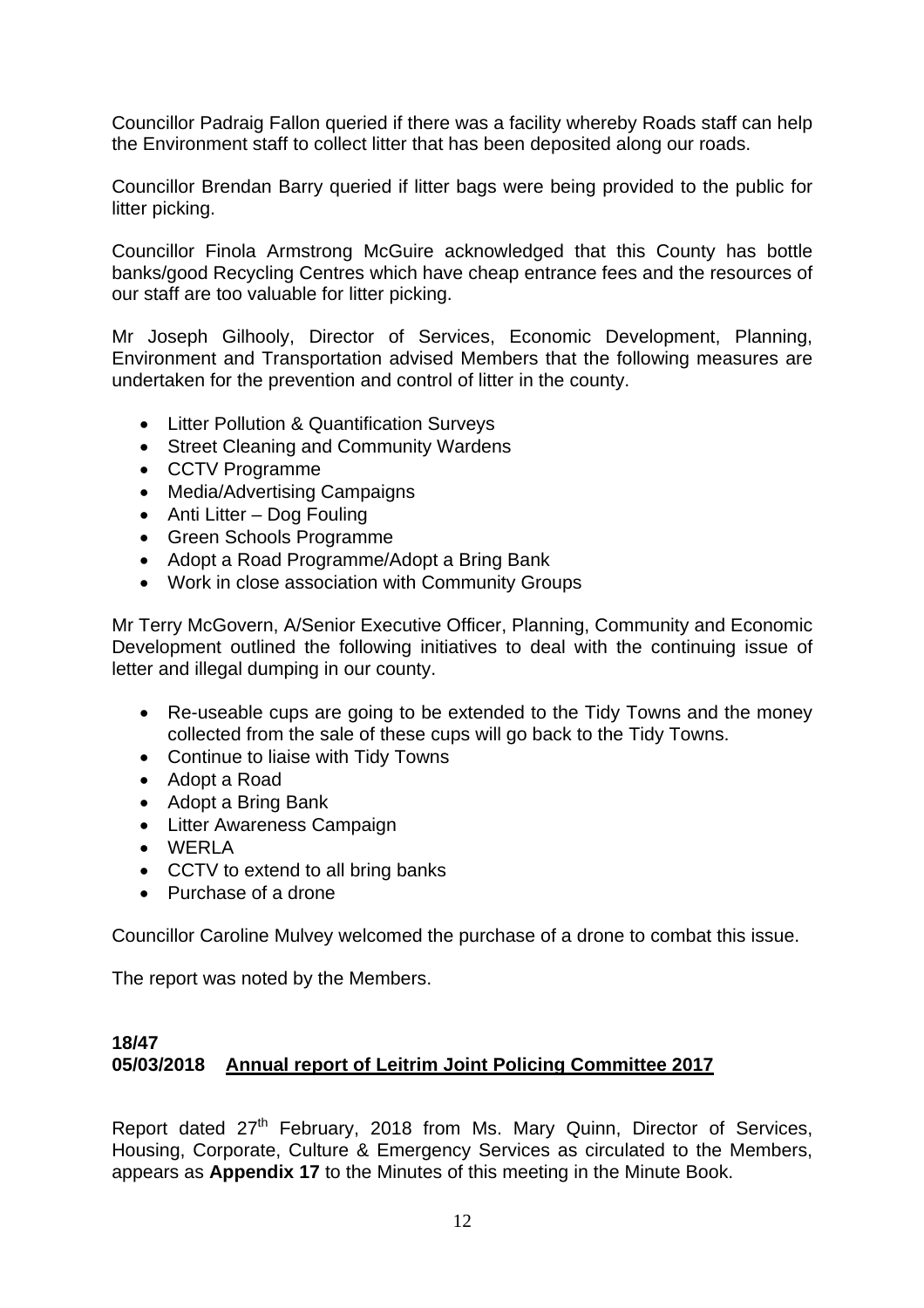Ms Mary Quinn, Director of Services, Housing, Corporate, Culture and Emergency Services advised that the Public meeting of the Joint Policing Committee scheduled to take place on the 1<sup>st</sup> March 2018 was postponed due to Storm Emma and she would revert to the Members with the new date for the proposed meeting.

The report was noted by the Members.

#### **18/48 05/03/2018 Schedule of Municipal District Works including the Road Works Programme 2018**

Mr. Joseph Gilhooly, Director of Services outlined that the Schedule of Municipal District Works including the Road Works Programme, 2018 was agreed at the three Municipal District Meetings in February, 2018.

Councillor Mary Bohan expressed her disappointment with the level of funding being received and proposed that a letter issue to the Minister Ross seeking additional funding for Public Lighting and Footpaths noting that no allocation has being received from the Department of Transport for Local Improvement Scheme and it should be pointed out that the only funding received in this regard is from the Department of Rural Development which should not be the case.

Councillor Frank Dolan stated that there is such a long waiting list for Local Improvement Schemes that a special allocation is required to reduce down the long waiting list quickly.

Councillor Enda Stenson supported the motion.

Councillor John McCartin also supported the proposal and expressed disappointment that the Rural Development Programme is paying for the LIS programme.

## **18/49 05/03/2018 Monthly Management Reports by the Chief Executive**

Monthly Management Reports for the period 1<sup>st</sup> December, 2017 to 31<sup>st</sup> December 2017 and 1<sup>st</sup> January, 2018 to 31<sup>st</sup> January 2018 by Mr. Joseph Gilhooly, A/Chief Executive, dated  $12^{th}$  January, 2018 and  $14^{th}$  February 2018 respectively, prepared in accordance with Section 136 (2) of the Local Government Act, 2001 as inserted by Section 51 of the Local Government Reform Act, 2014, as circulated to the Members, appears as **Appendix 18** and **Appendix 19** to the Minutes of this meeting in the Minute Book.

The report as circulated was noted by the Members.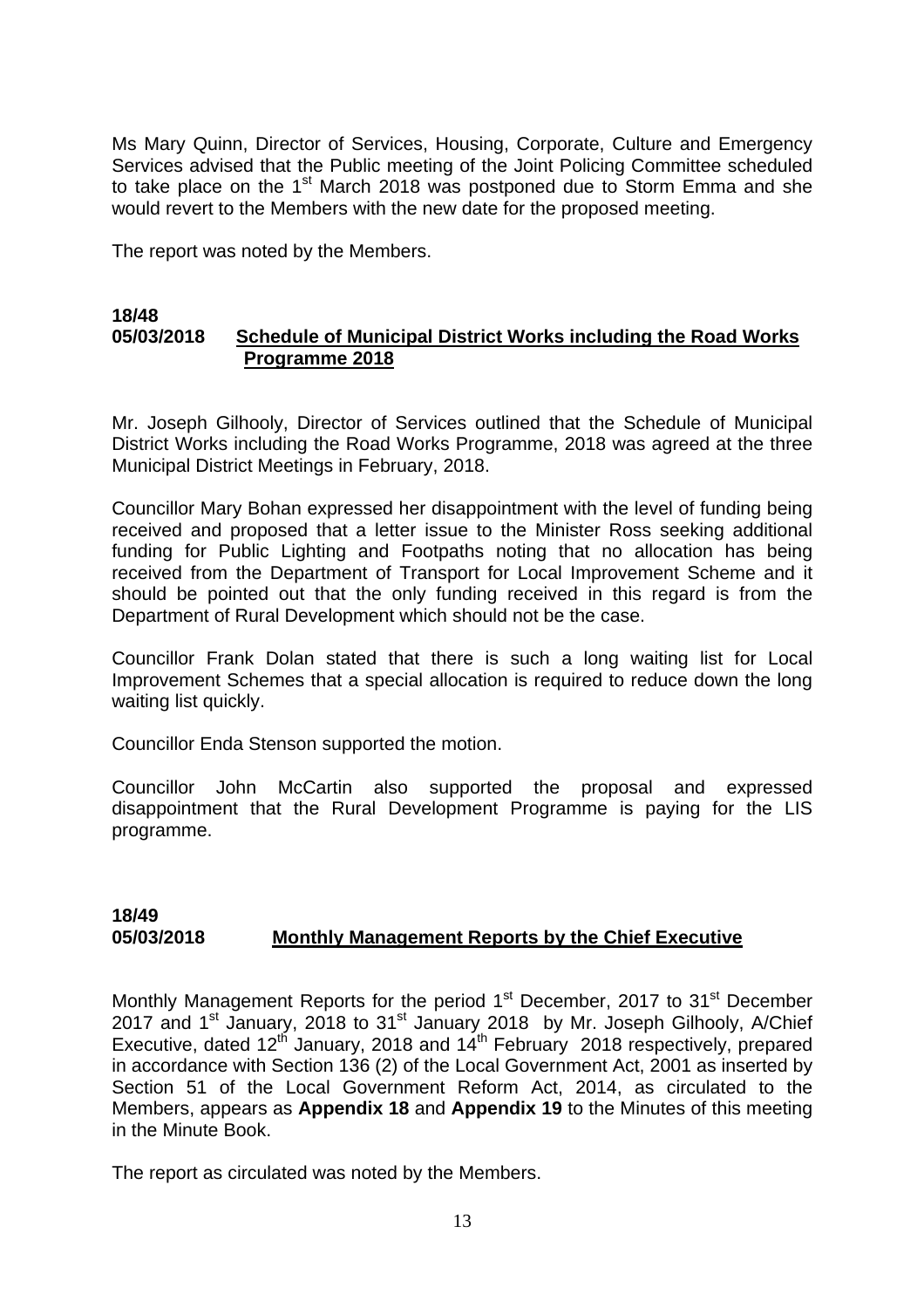# **18/50 05/03/2018 Section 138 (1) of the Local Government Act 2001**

Mr Joseph Gilhooly, Director of Services, Economic Development, Planning, Environment and Transportation advised of the following:-

- An Allocation has been received of €250,000 for the Local Improvement Scheme
- The Community Involvement Scheme is currently open for public calls the closing date is Friday,  $9<sup>th</sup>$  March 2018

Councillor Sinead Guckian proposed that the closing date for the public calls for the Community Involvement Scheme be extended due to the recent Storm Emma.

Mr Seamus O'Connor, Senior Engineer, Roads confirmed that this is a call for the Department to make and Leitrim County Council will revert to the Department in this regard.

Mr O'Connor advised Members to advise their Area Engineers of any public roads they would deem necessary for works to be carried out on them under this scheme.

Councillor Padraig Fallon highlighted the possibly that some roads can be funded by transport companies and forest companies who are using them but as soon as they are improved this will lead to increased traffic on same.

Councillor Caillian Ellis expressed his disappointment and re-iterated that it is very unfair to people who live on a public road that they have to pay to have it repaired.

Councillor Des Guckian expressed his disappointment in this regard.

Councillor Paddy O'Rourke said it was a "tall order " to ask people to contribute to a through road.

Mr Joseph Gilhooly, Director of Services, Economic Development, Planning, Environment and Transportation advised Members that they have to be mindful that the Community Involvement Scheme has worked well in the past.

Mr Shay O'Connor, Senior Engineer, Roads advised that Forestation companies have engaged with the scheme in the past, are working very closely with Leitrim County Council, are very co-operative and are willing to pay monies to whatever damage is caused by them.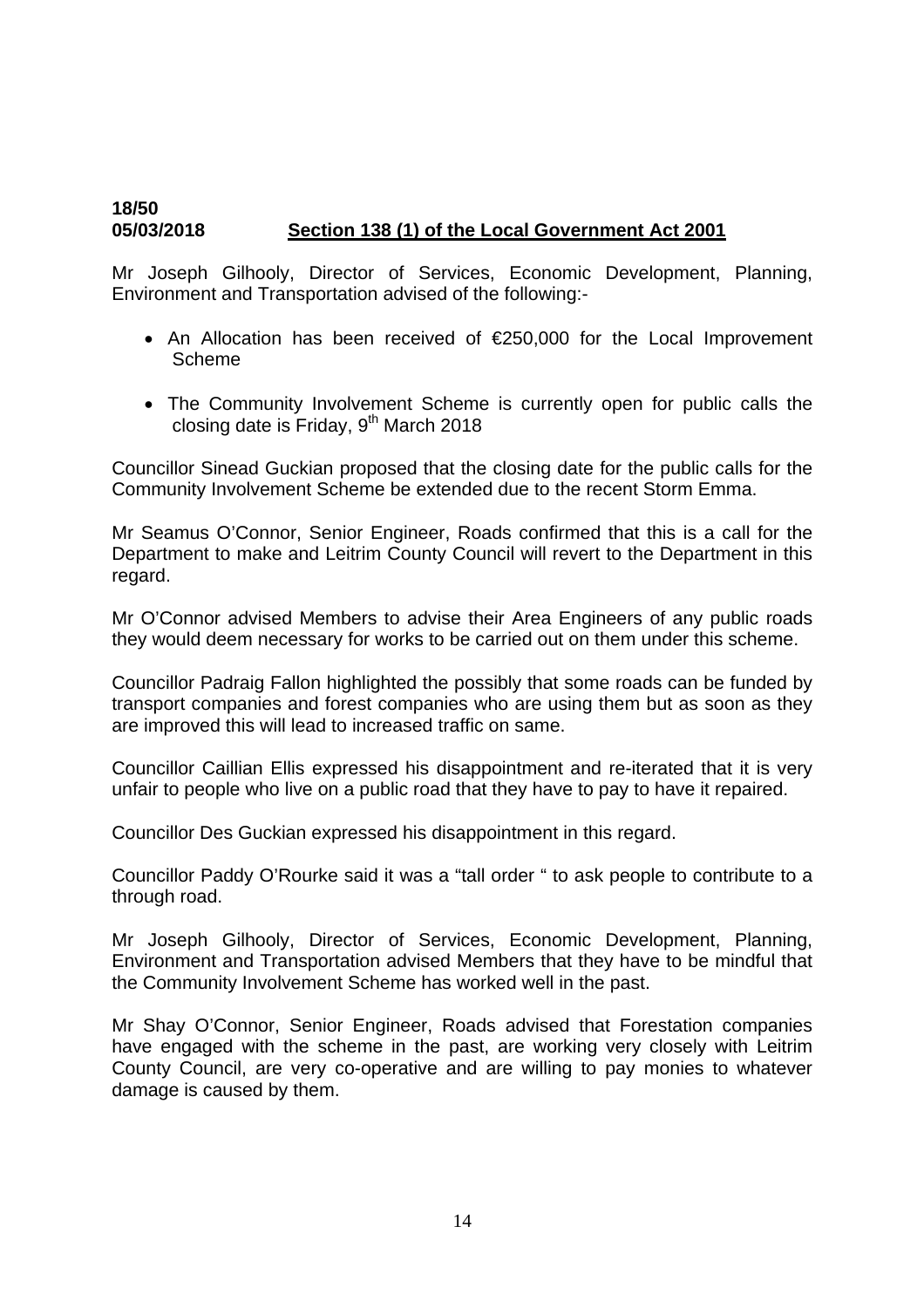# **18/51 05/03/2018 Corporate Policy Group Report**

Councillor Finola Armstrong McGuire invited the Chairperson's from each Strategic Policy Committee to give an update from their respective Strategic Policy Committee.

# • **Housing Policy, Social & Cultural Development Strategic Policy Committee**

Councillor Gerry Dolan, Chairperson, outlined that a meeting of the Housing Policy, Social & Cultural Development Strategic Policy Committee was held on Wednesday, 21<sup>st</sup> February 2018 and considered the following items:

- Housing Policy, Social & Cultural Development SPC Work Programme and Schedule of Meetings for 2018
- Presentation on Age Friendly Strategy
- Community & Environmental Awards Scheme
- Housing Grants

.

.

# • **Environmental, Transportation & Infrastructural Policy Strategic Policy Committee**

Councillor Sinead Guckian outlined that a meeting of the Environmental, Transportation & Infrastructural Policy Strategic Policy Committee was held on the 20<sup>th</sup> February 2018 and the following items of business were discussed:-

- Environmental, Transportation and Infrastructural SPC Work Programme 2018
- Local Improvement Scheme Operation
- Litter Upkeep Review of Incentives

A copy of the policy on LIS schemes was circulated to all Members and the Local Improvement Scheme policy was approved by the Members. It was agreed that a letter would issue to each of the 177 applicants on the LIS scheme to establish who is still interested in proceeding with the scheme, the LIS's approved last year to be completed and an update to be presented to the Elected Members at the September meeting.

# • **Economic, Development, Enterprise & Planning Strategic Policy Committee**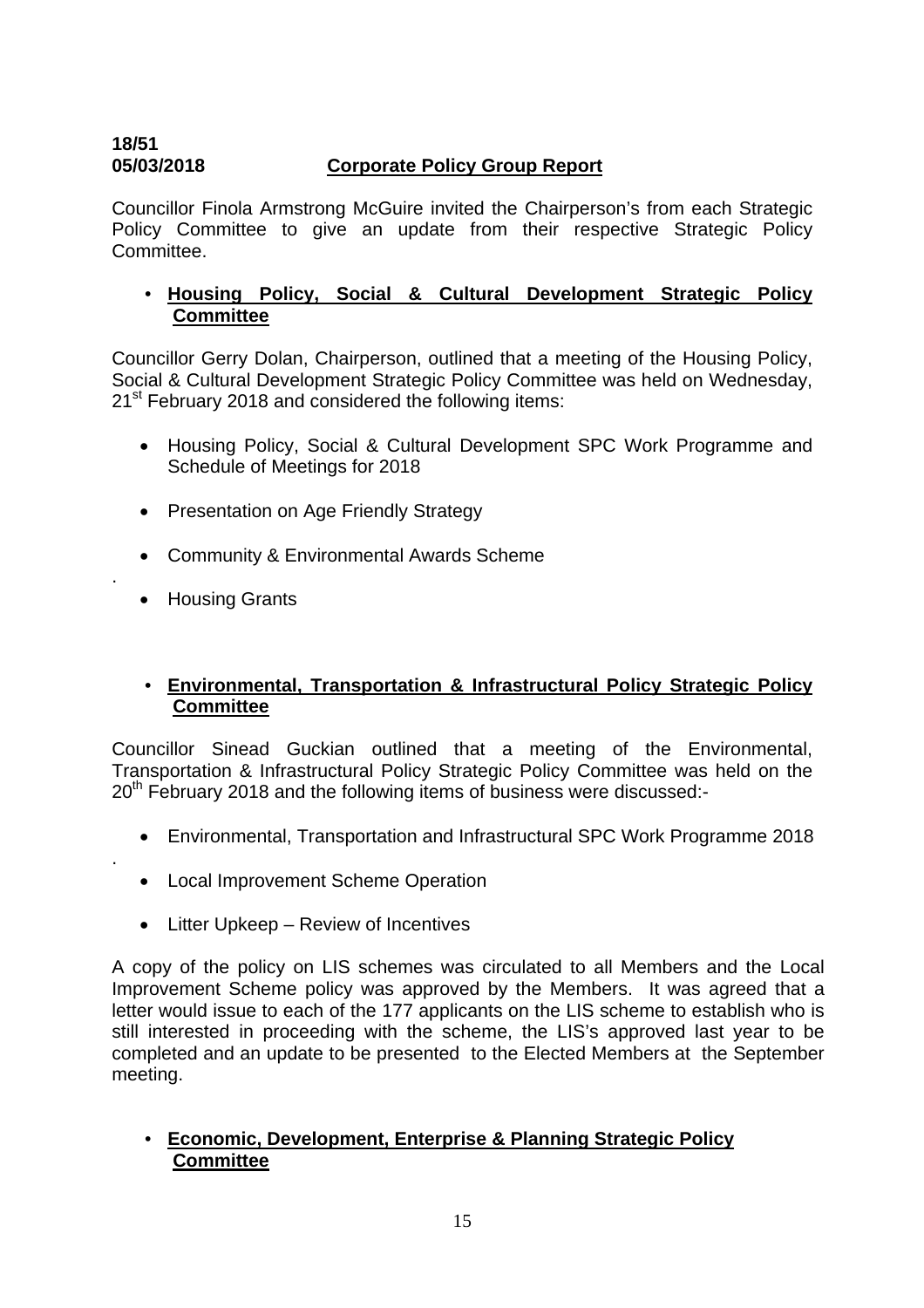Councillor Sean McDermott outlined that an Economic, Development, Enterprise & Planning Strategic Policy Committee SPC Committee meeting took place on 19<sup>th</sup> February 2018 and considered the following items:

- Update on the Regional Spatial and Economic Strategy (RSES) Bernard Greene, Senior Planner, Leitrim County Council
- Update on Rates Incentive Scheme Mr. Joe Lowe, Head of Local Enterprise **Office**
- SPC Draft Work Programme 2018 & Schedule of Meetings for 2018

Ms. Lowe also outlined that an over-view of items listed on the agenda for the Council meeting was provided and that the attendance of Members at forthcoming Conferences/Seminars was also agreed by the Corporate Policy Group.

# **18/52**

#### **05/03/2018 Conferences/Training**

## **Proposed by Councillor Enda Stenson, seconded by Councillor Mary Bohan AND UNANIMOUSLY RESOLVED:**

"That the attendance of Councillor Sinead Guckian, Councillor Sean McGowan, Councillor Paddy O'Rourke, Councillor Caillian Ellis and Councillor Enda Stenson at the LAMA 2018 Spring Training Seminar on the  $5<sup>th</sup>$  April to  $7<sup>th</sup>$  April 2018 in the Central Hotel, Donegal Town, Co Donegal be approved".

"That the attendance of Councillor Sinead Guckian, Councillor Sean McGowan, Councillor Paddy O'Rourke, Councillor Frank Dolan, Councillor Justin Warnock and Councillor Caillian Ellis at the AILG Annual Training Conference 2018 on the 12<sup>th</sup> & 13<sup>th</sup> April 2018 in the Park Hotel & Leisure Centre, Dungarvan, Co Waterford be approved".

"That the attendance of Councillor Padraig Fallon and Councillor Gerry Dolan at the New Affordable Houses Schemes in the Four Seasons Hotel, Carlingford, Co Louth on the 9<sup>th</sup> March 2018 to 11<sup>th</sup> March 2018 be approved".

"That the attendance of Councillor Padraig Fallon and Councillor Caillian Ellis at the EU Cohesion Policy 2014 -2020 on the  $2<sup>n\overline{d}</sup>$  February to  $4<sup>th</sup>$  February 2018 in the Four Seasons Hotel, Carlingford, Co Louth be retrospectively approved".

"That the attendance of Councillor Paddy O'Rourke, Councillor Sean McGowan and Councillor Caillian Ellis at the Nursing Home Support Scheme in Clonakilty Hotel, Clonakilty, Co Cork on the 16<sup>th</sup> to 18<sup>th</sup> February 2018 be retrospectively approved".

"That the attendance of Councillor Finola Armstrong McGuire at the AILG Training – Module 1 2018 – "Councillors and Journalists – How best to convey your message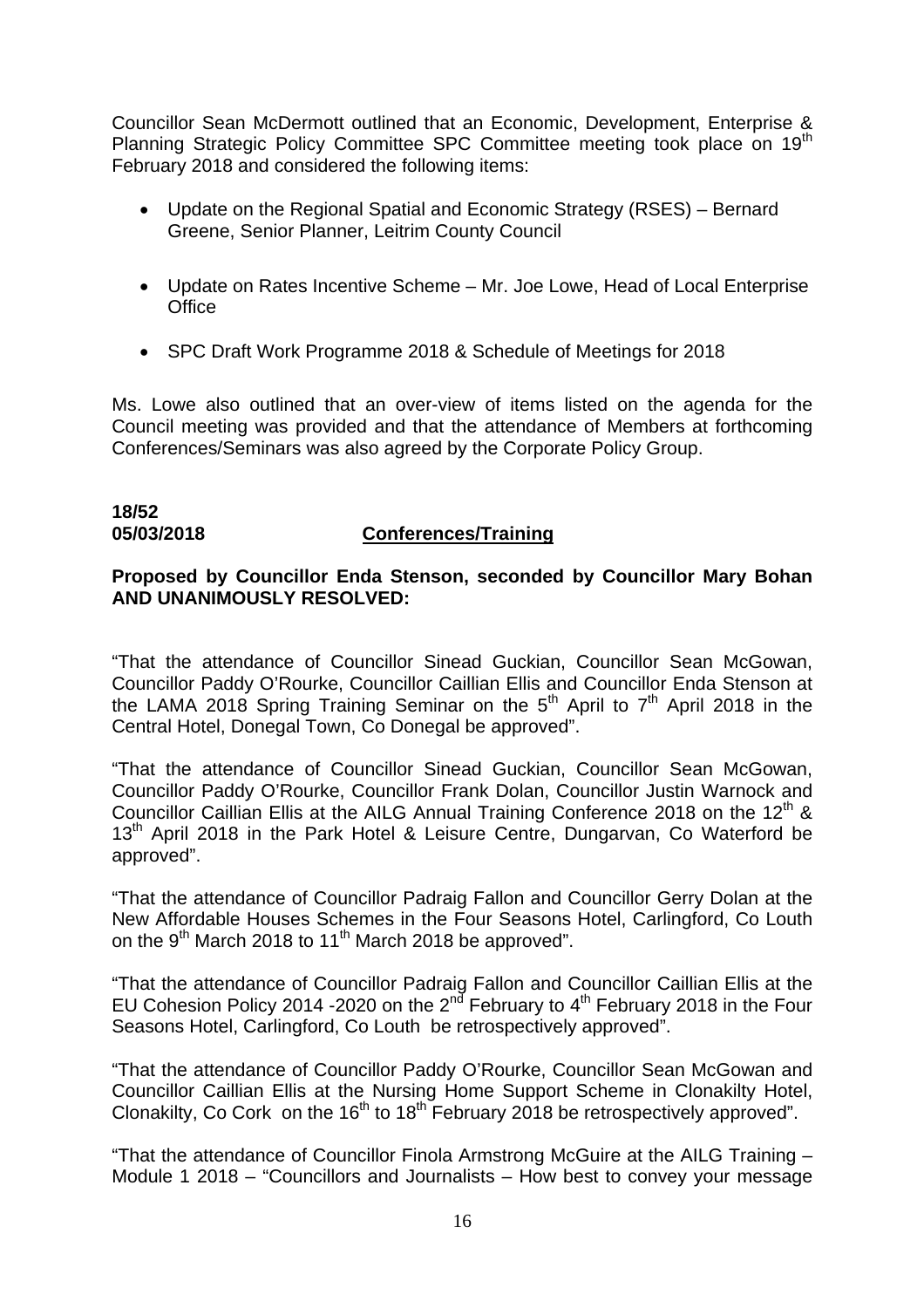as a member of your Council through the media" held on the  $22<sup>nd</sup>$  February 2018 in Mullingar Park Hotel, Mullingar, Co Westmeath be retrospectively approved".

"That the attendance of Councillor Justin Warnock and Councillor Frank Dolan at the AILG Training – Module 1 2018 – "Councillors and Journalists – How best to convey your message as a member of your Council through the media" held on the 17th February 2018 in Seven Oaks Hotel, Carlow be retrospectively approved".

# **18/53 05/03/2018 Meeting Correspondence**

- 1. Resolution dated 15<sup>th</sup> January 2018 from Waterford City and County Council in consideration and recognition of the brave women and men in the emergency services who put their lives at risk to save others, who again were not found wanting during the recent extreme weather conditions, and whose lives were put at unnecessary risk by individuals who entered the sea during the status Red weather alert are calling on the Government to introduce legislation as quickly as possible to make it an offence for a person or persons to enter the water, that being the sea or river, during a status red weather warning. To also make it an offence to enter the water, that being the sea or river, when the area has been closed by either the local council or the Gardai as a matter of public safety.
- 2. Resolution dated  $15<sup>th</sup>$  January 2018 from Wexford County Council calling on the Data Protection Commissioners that the guidance issued by the Data Protection Commissioners should not supercede the public interest role of Councillors both to oversee the allocation of houses and to provide input based on local knowledge to assist in the allocation of housing and that a draft protocol to balance these competing interests be brought forward.
- 3. Resolution dated  $17<sup>th</sup>$  January 2018 from Tipperary County Council calling on the Minister for Environment to amend the legislation with regard to collection of waste so as to allow small operators to provide a service to those who live in remote areas, areas where large vehicles cannot access or where householders have very limited amounts of waste and lack storage space for bins. Such small operators should be permitted to meet requirements in relation to pay by weight, by weighing their loads at the point of disposal. This would facilitate householders, allow the small operators to continue in business and also reduce the likelihood of illegal dumping of waste.

# **Proposed by Councillor Sean McGowan, seconded by Councillor Mary Bohan AND UNANIMOUSLY RESOLVED:**

"That Leitrim County Council call on the Minister for Environment to amend the legislation with regard to collection of waste so as to allow small operators to provide a service to those who live in remote areas, areas where large vehicles cannot access or where householders have very limited amounts of waste and lack storage space for bins. Such small operators should be permitted to meet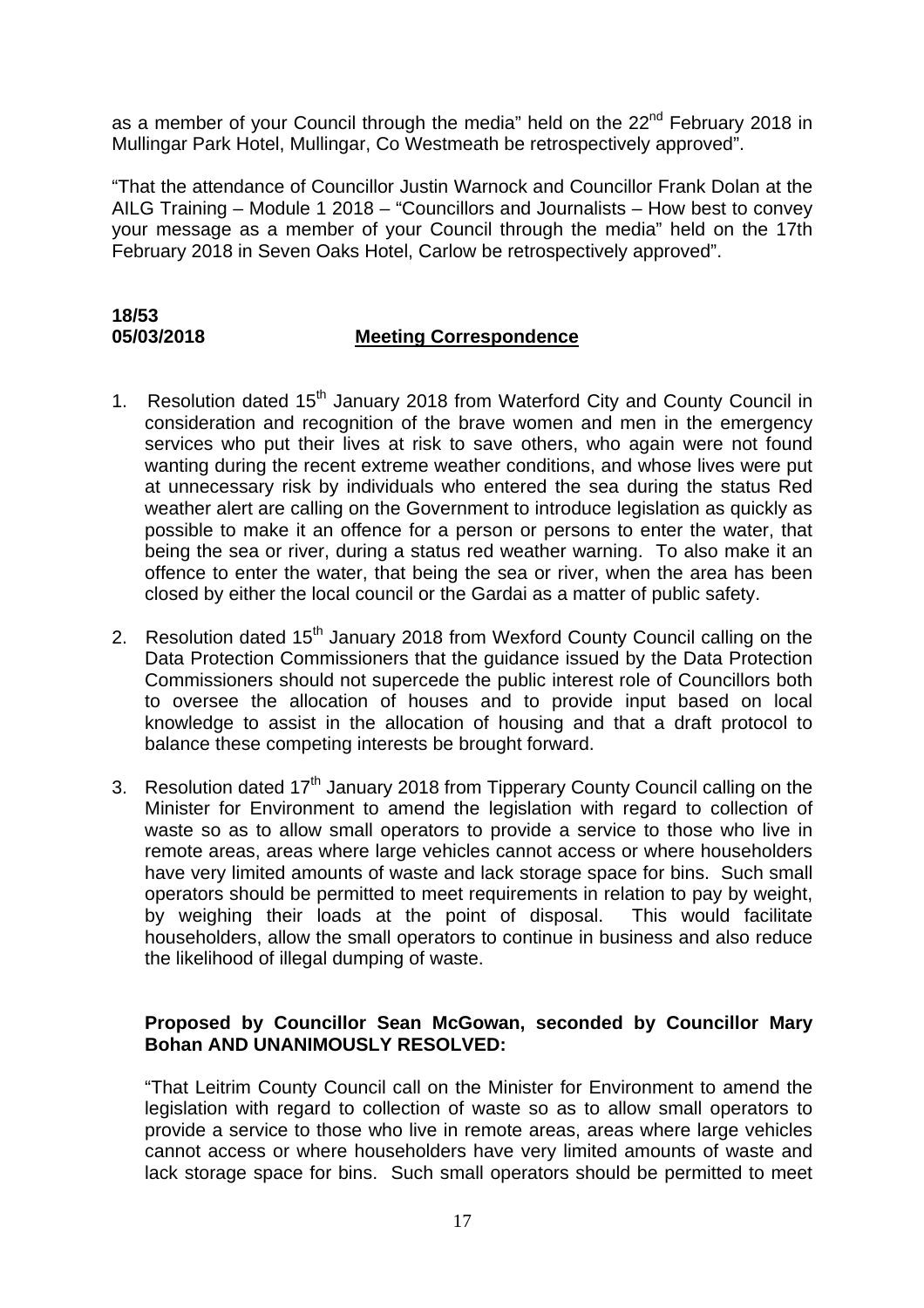requirements in relation to pay by weight, by weighing their loads at the point of disposal. This would facilitate householders, allow the small operators to continue in business and also reduce the likelihood of illegal dumping of waste".

- 4. Resolution dated 18<sup>th</sup> January 2018 from Waterford City and County Council calling on the Minister for Justice to commence without further delay the Commission of Investigation into the alleged cover up of sex crimes by paedophile Bill Kenneally.
- 5. Resolution dated 3<sup>rd</sup> February 2018 from Galway County Council calling on the Minister for Transport and the Minister for Justice and Equality to provide each Local Authority with efficient laws to deal with the illegal parking of caravans and camper vans on public and private roads, right of ways and non-designated camp sites. Sufficient powers should be given to each Authority to remove and impound illegally parked caravans and to confiscate unclaimed caravans in a timely fashion similar to unclaimed motor vehicles.
- 6. Letter received 9<sup>th</sup> February 2018 from the Office of the Minister for Rural and Community Development acknowledging receipt of Resolution passed by Leitrim County Council in regard to LEADER Funding.
- 7. Letter received 21<sup>st</sup> February 2018 from the Office of the Minister for Housing, Planning and Local Government acknowledging receipt of Resolution passed by Leitrim County Council in regard to the Zero Discharge Waste Water Treatment System Pilot Programme.
- 8. Letter received 21<sup>st</sup> February 2018 from the Office of the Taoiseach acknowledging receipt of Resolution passed by Leitrim County Council in regard to Outstanding Tax Bill.
- 9. Letter received 22<sup>nd</sup> February 2018 from the Office of the Minister for Agriculture, Food and the Marine acknowledging receipt of Resolution passed by Leitrim County Council in regard to Fodder.
- 10. Letter received 22<sup>nd</sup> February 2018 from the Office of the Minister for Employment Affairs and Social Protection acknowledging receipt of Resolution passed by Leitrim County Council regarding pensions in relation to homemakers.
- 11. Letter received 22<sup>nd</sup> February 2018 from the Office of the Minister for Justice and Equality acknowledging receipt of Resolution passed by Leitrim County Council regarding Garda Resources.
- 12. Letter received 22<sup>nd</sup> February 2018 from Minister Finian McGrath, Minister for State at the Department for Social Protection, Justice and Equality and Health with special responsibilities for Disabilities acknowledging receipt of Resolution passed by Leitrim County Council in regard to medical criteria for Disabled Drivers and Disabled Passengers Scheme.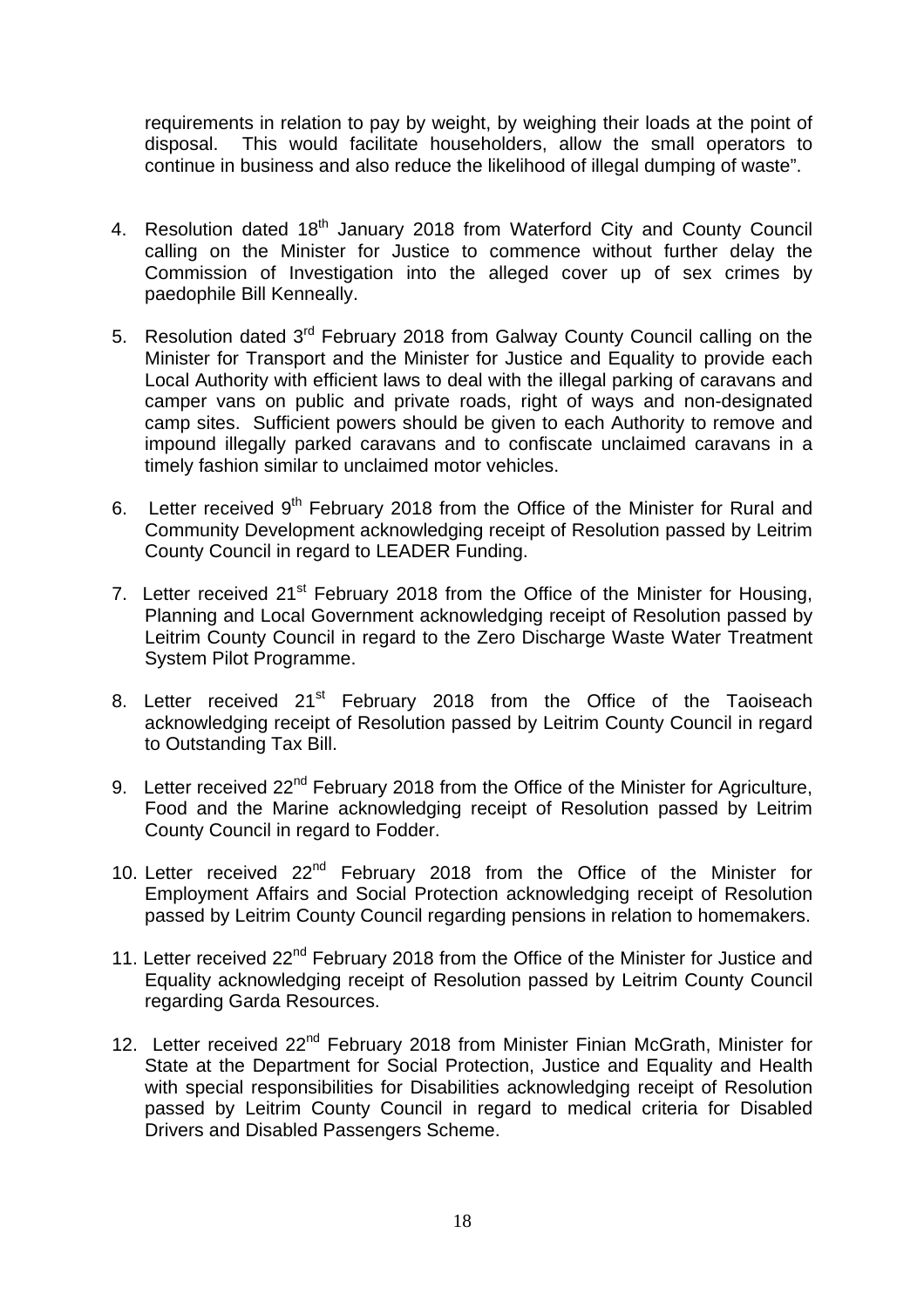Councillor Padraig Fallon expressed his disappointment with the reply received from Minister McGrath in this regard and said it was outrageous that a Minister with special responsibilities for Disabilities had no role to play in either the administration of the Disabled Drivers and Disabled Passengers Scheme or the setting of the qualifying criteria. Councillor Padraig Fallon proposed that a letter issue to Minister Paschal Donohoe in this regard.

All Members supported this proposal.

- 13. Letter received  $23<sup>rd</sup>$  February 2018 from the Office of the Minister for Health in regard to the CAHMS Services.
- 14. Letter received 23<sup>rd</sup> February 2018 from the Office of the Minister for Health acknowledging receipt of Resolution passed by Leitrim County Council in regard to Speech Therapist in St Patrick's Hospital, Carrick-on-Shannon.
- 15. Letter received 16<sup>th</sup> February 2018 from Minister Michael Ring, Minister for Rural and Community Development outlining schedule of 2018 announcements.

The Members agreed to adjourn the meeting for 10 minutes at this point.

# **Notices of Motions**

*18/54* 

*05/03/2018 Designation of SAC's & NHA areas*

# *To consider the following Notice of Motion submitted by Councillor Des Guckian;*

"That the Members of Leitrim County Council agree to write to the Department of Agriculture, Food and the Marine to protest against the Department's dictatorial actions, per the National Parks and Wildlife Service and other agencies, in designating large areas of our County as SACs , NHAs, etc. The scientific basis for such designations has not been explained to the people of County Leitrim and neighbouring counties and such designations are proving to be detrimental and limiting for the incomes and the livelihoods of people in such areas. I request that this motion be forwarded to other Local Authorities seeking their support."

# **Report by Director of Services, Economic Development, Planning, Environment and Transportation**

"The National Parks and Wildlife Services, within the Department of Culture, Heritage and the Gaeltacht are responsible for designating sites in Ireland.

Natura 2000 is a network of sites selected to ensure the long-term survival of Europe's most valuable and threatened species and habitats. Member states choose sites according to precise, scientific criteria. The selection procedure varies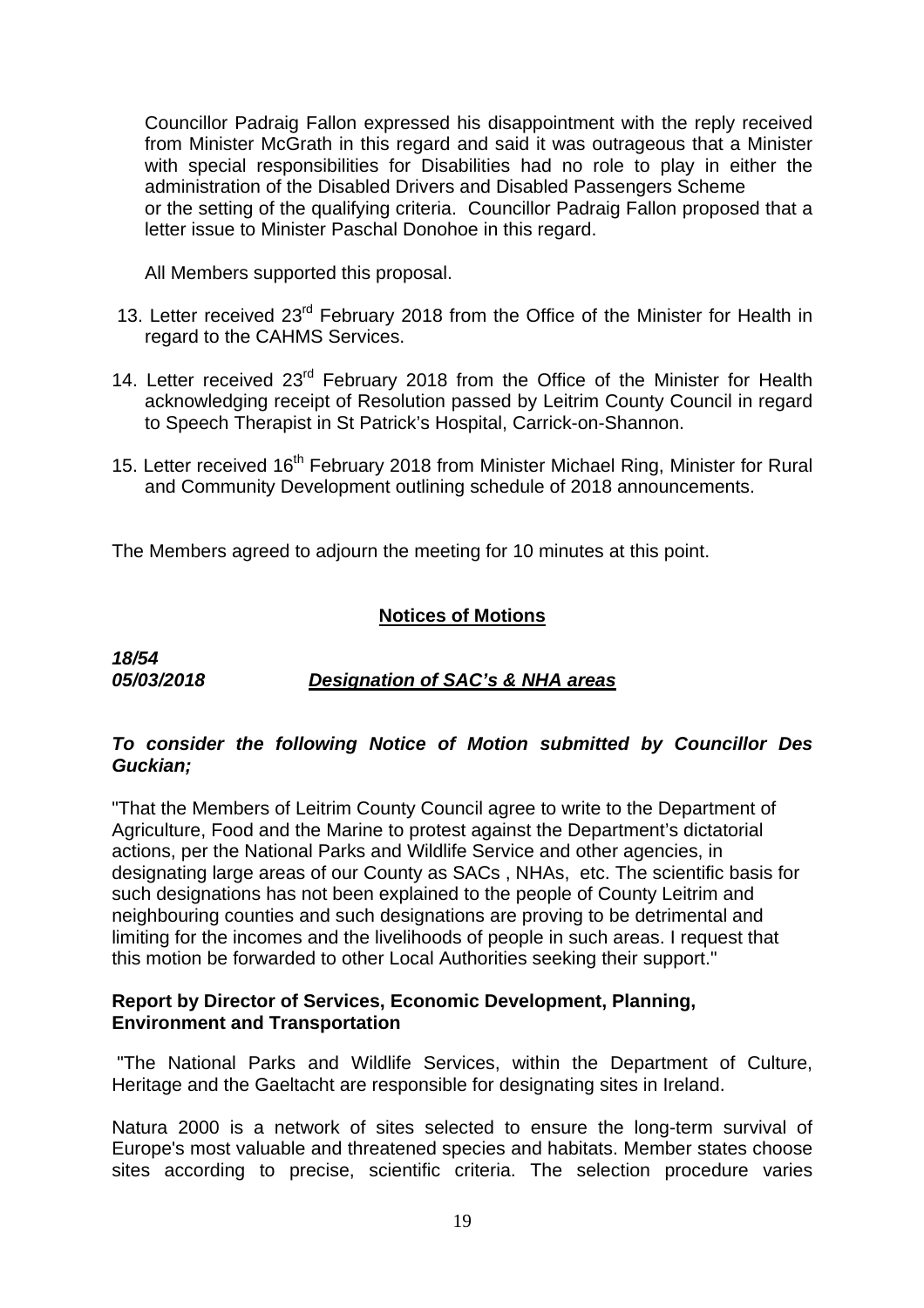depending on which of the two nature directives – Birds or Habitats – warrants the creation of a particular site.

Under the Habitats Directive, Member States designate Special Areas of Conservation (SACs) to ensure the favourable conservation status of each habitat type and species and the Member States have to designate the sites required to ensure that the natural habitat types listed in Annex I and the habitats of the species listed in its Annex II are maintained or, where appropriate, restored to a favourable conservation status in their natural range. The sites are selected and proposed by the Member States. The European Environment Agency (EEA) assists the European Commission in analysing sites proposals and in the evaluation of the contribution of the proposed sites to the conservation status of each habitat type and species at the biogeographical level. Once the sites proposed are considered sufficient, the lists of sites are adopted by the Commission and the Member States must designate them as soon as possible and within six years at most. Under the Birds Directive, the network must include Special Protection Areas (SPAs) designated for 194 particularly threatened species and all migratory bird species.

The Directives do not lay down in detail the consultation process to be followed for the selection of sites. In regard to this Member State the National Parks and Wildlife Service proposes such areas for inclusion and a detailed and thorough public consultation exercise is undertaken. At a national level, the Department consults regularly with stakeholders including the major non-Government farming and conservation groups and other government departments. For consultation at a local level, owners of lands and/or rights in designated areas are identified and notified of proposals that may affect them and invited to attend public consultation meetings to develop conservation plans for the sites. The Department also places advertisements locally in press and on radio to maximise awareness of any new statutory proposals. While socio-economic considerations are not taken into account during site selection process they are however a fundamental consideration when deciding how a Natura 2000 site should be protected and managed.

The basic designation for wildlife in Ireland is by designating an area as a Natural Heritage Area (NHA). This is an area considered important for the habitats present or which holds species of plants and animals whose habitat needs protection. The Wildlife (Amendment) Act 2000 makes legal provision for the designation and protection of a national network of NHAs.

To date, 75 raised bogs have been given legal protection, covering some 23,000 hectares. These raised bogs are located mainly in the midlands. A further 73 blanket bogs, covering 37,000ha, mostly in western areas are also designated as NHAs.

It is also intended that the designation be used to protect geosites (sites of geological and geomorphological interest). The Geological Survey of Ireland (GSI) provides scientific appraisal and interpretative advice on such sites, while the NPWS have the responsibility of designation and management.

A similar consultative process is undertaken by the NPWS for proposing Natural Heritage Areas as Natura 2000 sites."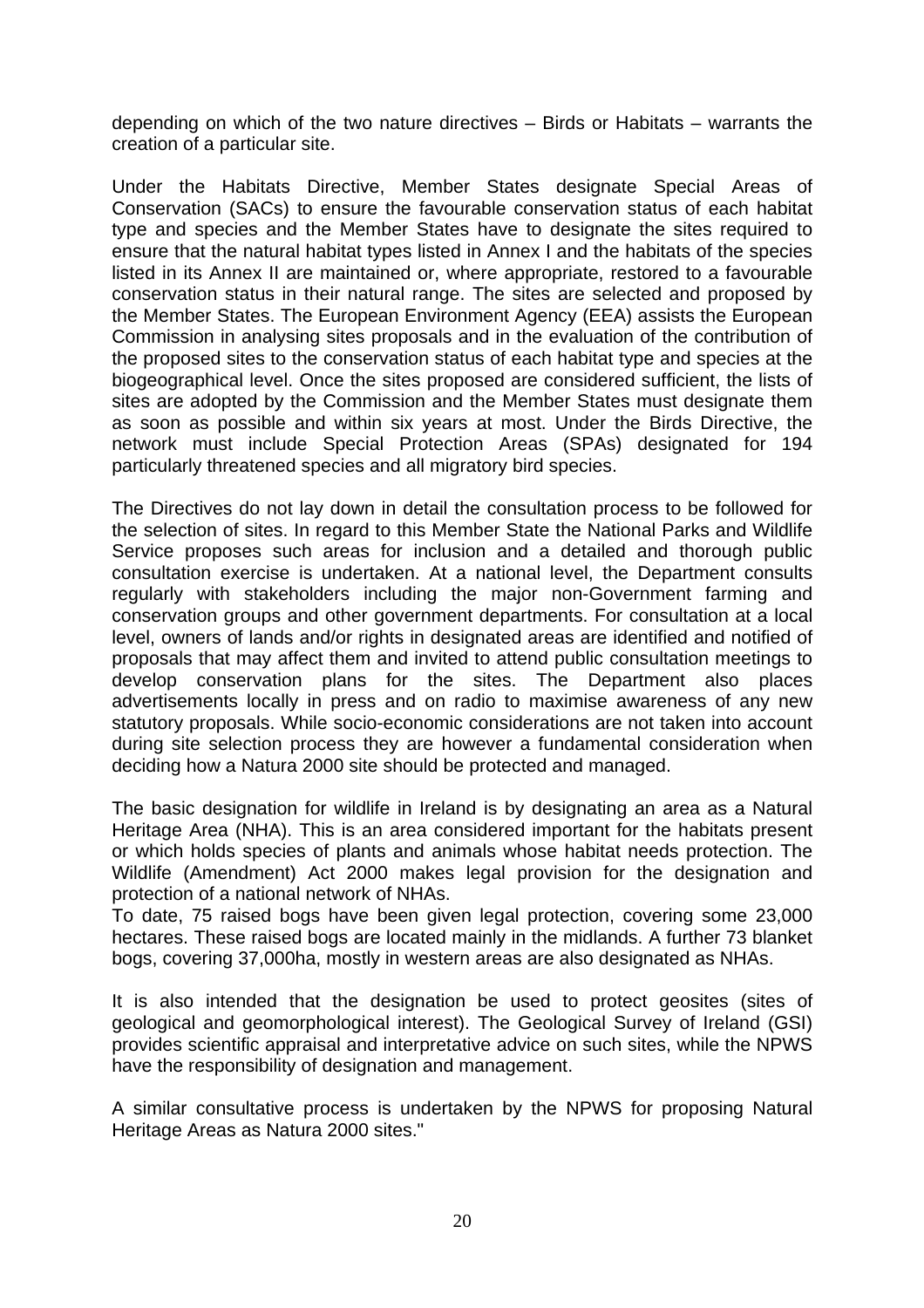Councillor Des Guckian expressed his concerns in this regard and gave the background to his motion.

Councillor Des Guckian noted that there is an over designation in Ireland per head of population and 60 to 70% of our laws directed and handed to us by the EU. National Parks and Wildlife have far too much say and they don't consult with IFA and people on the ground who are affected by these laws. Councillor Des Guckian said there is a need for people to stand up and oppose these laws.

Councillor Sean McGowan supported the motion and re-iterated that the whole area needs to be revisited and reclassified.

Councillor Seadhna Logan commended Councillor Des Guckian for bringing forward this motion and said that people deserve to know why they are negatively impacted by this sterile land.

Mr Bernard Greene, Senior Planner advised that the selection procedure varies depending on which of the two nature directives – Birds or Habitats – warrants the creation of a particular site.

Under the Habitats Directive, Member States designate Special Areas of Conservation (SACs) to ensure the favourable conservation status of each habitat type and species and the Member States have to designate the sites required to ensure that the natural habitat types and the habitats of the species are maintained or, where appropriate, restored to a favourable conservation status in their natural range. The European Environment Agency (EEA) assists the European Commission in analysing sites proposals and in the evaluation of the contribution of the proposed sites to the conservation status of each habitat type and species at the biogeographical level. Under the Birds Directive, the network must include Special Protection Areas (SPAs) designated for 194 particularly threatened species and all migratory bird species.

The basic designation for wildlife in Ireland is by designating an area as a Natural Heritage Area (NHA). This is an area considered important for the habitats present or which holds species of plants and animals whose habitat needs protection.

Councillor Justin Warnock said that he could not support the motion and noted that farmers are getting compensated through the GLAS scheme and this is a huge benefit to local farmers and the local community.

Councillor Seadhna Logan called for a review of the NHA's.

Councillor Sean McGowan noted that alot of the NHA maps are going back a long time and they need to be revisited and updated.

Councillor Des Guckian said that he protested against the Department's dictatorial actions, per the National Parks and Wildlife Service and other agencies, in designating large areas of our County as SACs, NHAs, etc and he noted that people are not aware of the wide consultation process.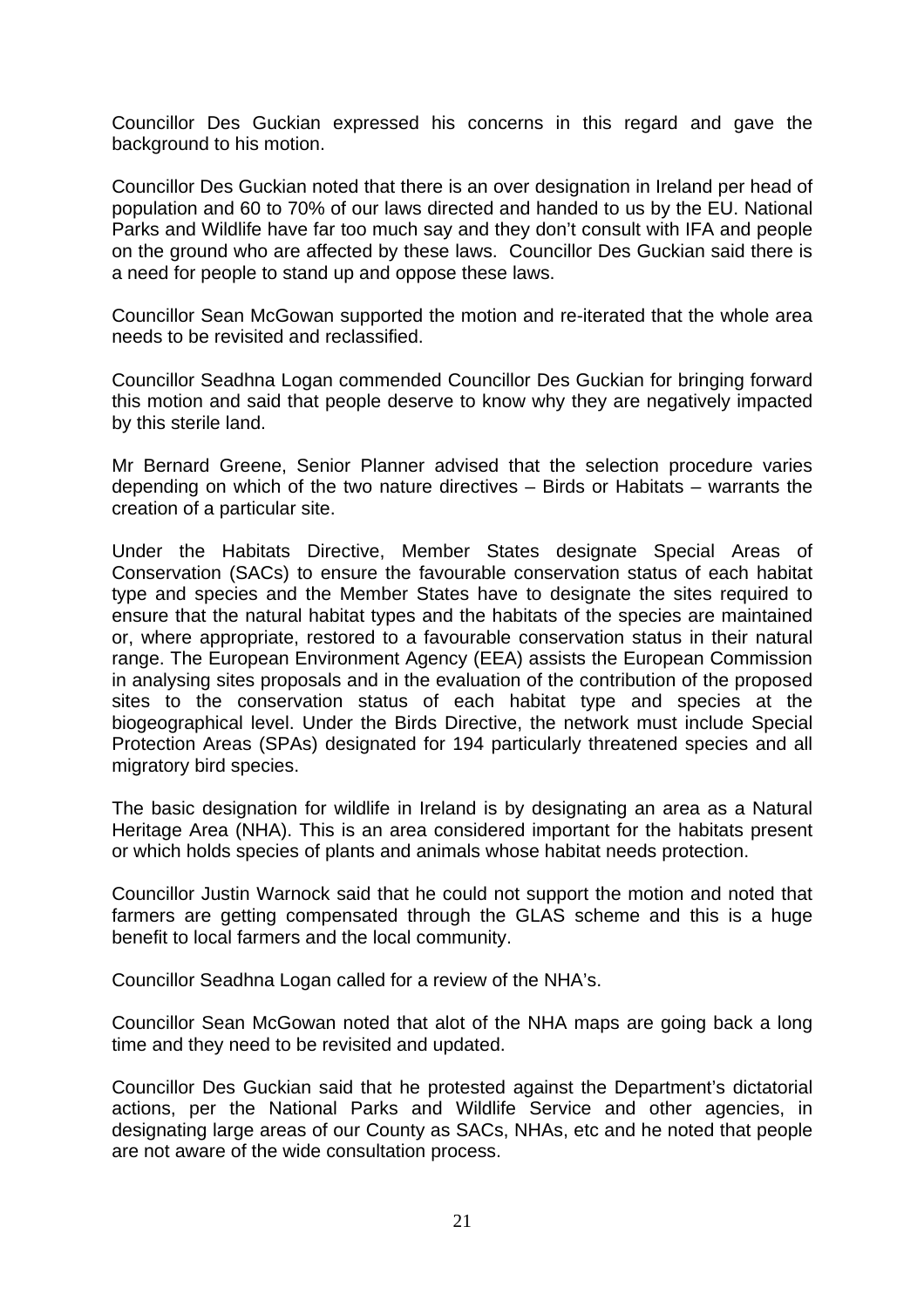Councillor Padraig Fallon noted that there is no designated "Hen Harrier" site in Leitrim these areas are only associated with "Hen Harrier".

Councillor Justin Warnock disagreed with Councillor Fallon and said that farmers are being paid through the GLAS Scheme for "Hen Harrier Sites".

Councillor Des Guckian proposed that this motion be also sent to the National Parks and Wildlife under the auspice of the Department of Culture, Heritage and the Gaeltacht.

# **Proposed by Councillor Des Guckian, seconded by Councillor Sean McGowan AND RESOLVED:**

"That Leitrim County Council write to the Department of Agriculture, Food and the Marine to protest against the Department's dictatorial actions, per the National Parks and Wildlife Service and other agencies, in designating large areas of our County as SACs, NHAs, etc. The scientific basis for such designations has not been explained to the people of County Leitrim and neighbouring counties and such designations are proving to be detrimental and limiting for the incomes and the livelihoods of people in such areas. I request that this motion be forwarded to other Local Authorities seeking their support."

# *18/55 05/03/2018 Planning Processes*

The Cathaoirleach, Councillor Finola Armstrong McGuire proposed that Motion No 29 in the name of Councillor Caillian Ellis would be taken concurrently as they both relate to the same matter. This was agreed by the Members

# *To consider the following Notice of Motion submitted by Councillor Caroline Mulvey;*

"I call on Leitrim County Council to urgently review and overhaul the current planning processes in County Leitrim and to put pressure on the Minister for Housing and Planning, Eoghan Murphy to do so in order to help save the future of this County."

# **Report by Director of Services, Economic Development, Planning, Environment and Transportation**

"While it has not been explicit it is assumed that this Notice of Motion relates to the granting of planning permission for individual one off houses in the countryside. This matter has been the subject of much Council debate in the context of the underlying soil conditions in Co. Leitrim not being suitable to satisfy the soil percolation requirements of the EPA Code of Practice; Wastewater Treatment Systems for Single Houses (2009). The Code of Practice is in turn relied upon in the Building Regulations 2010 (H - Drainage and Waste Water Disposal) in demonstrating that the treatment and disposal of wastewater from a dwelling is not prejudicial to public health.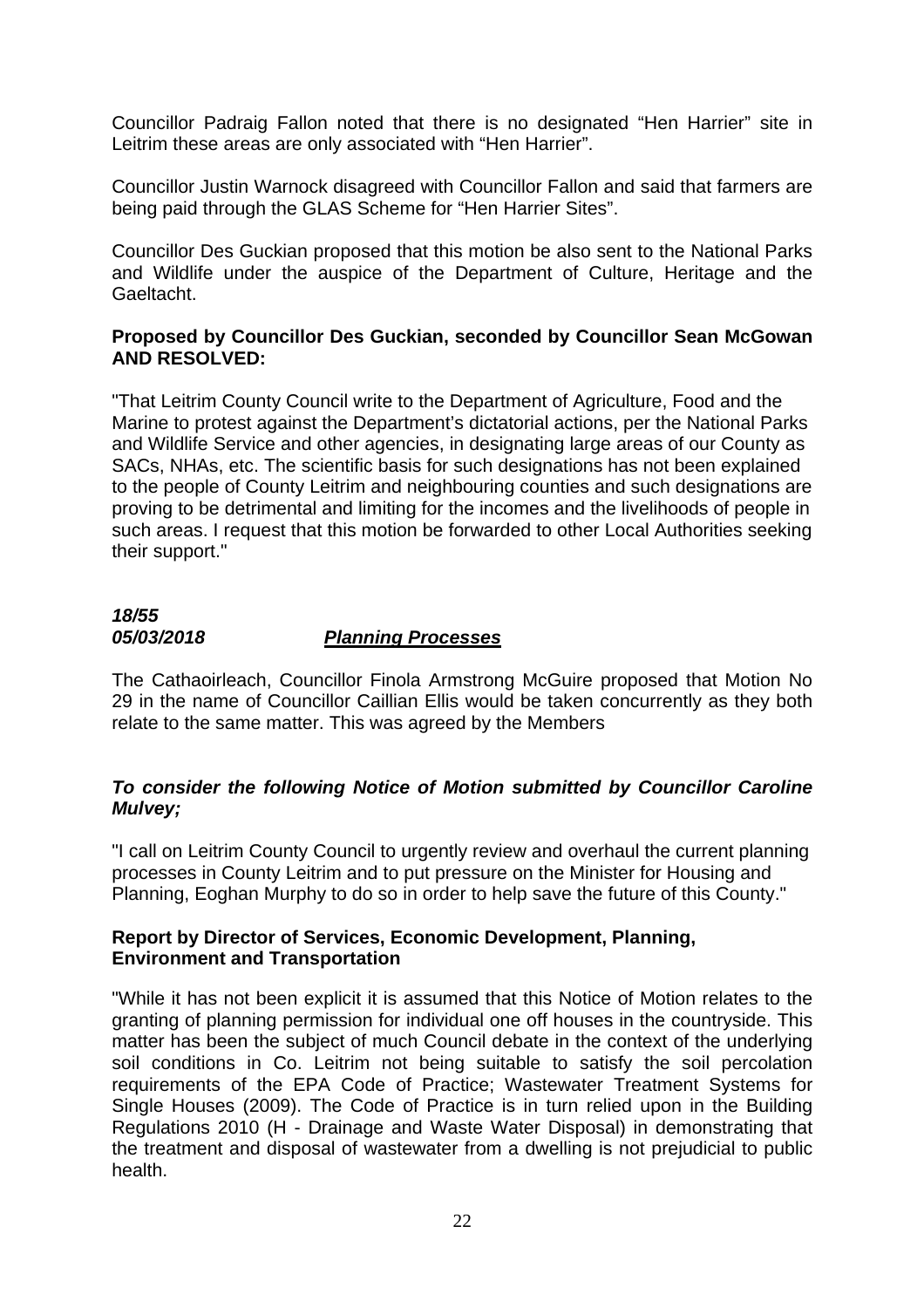This Council has been advocating a strong view that adherence to the EPA Code of Practice effectively means only very limited options for planning permission for individual one off houses in the countryside and that such a situation is unacceptable. However, until a solution or compromise is found whereby the treatment and disposal of wastewater treatment is not found to be in contravention of the EPA Code of Practice and by association, the Building Regulations, planning permission cannot be granted where there are concerns in relation to ground and surface water pollution and public health concerns arising from such development. Significant efforts are on going in devising a pilot programme to demonstrate that alternative means of treatment and disposal which are not prejudicial to public health is available and proven which then could be used as a basis to seek general application."

# *To consider the following Notice of Motion submitted by Councillor Caillian Ellis;*

"I propose that Leitrim County Council invite the EPA and the Minister for Housing, Planning and the Environment to discuss the problems that zero discharge from septic tanks is causing in relation to people getting planning permission for a rural house."

# **Report by Director of Services, Economic Development, Planning, Environment and Transportation**

"It is respectfully considered that this Notice of Motion potentially overlaps with that of No. 26 above as it is the matter of the underlying nature of the sub soils which are present across the majority of our county that the soil percolation tests fail to meet the acceptable percolation rates required pursuant to the EPA Code of Practice and such sites are deemed unsuitable for discharge of treated wastewater or effluent to ground. Whilst the EPA Code of Practice is presently under review, it is not anticipated that a slight expansion of the acceptable parameters for a't' value of 90 to 120 will bring a significant number of additional sites through the planning permission process. It is therefore considered that the nature of correspondence with the Minister and the EPA should relate in the first instance to the EPA Code of Practice and associated building control regulations and then to the pilot programme."

Councillor Caroline Mulvey cited that the current planning processes in County Leitrim were unrealistic. Planning Permission approved for 25 houses in 2016 and 9 in 2017 and 60ft to 70ft trees can be planted without planning permission.

Councillor Caillian Ellis proposed that a letter issue to the EPA and the Minister for Housing, Planning and the Environment to discuss the problems that zero discharge from septic tanks is causing in relation to people getting planning permission for a rural house. Councillor Caillian Ellis stressed that this is a very important issue and something needs to be done quickly in this regard as it will affect our rural football clubs/schools.

Councillor Mary Bohan, Councillor Enda Stenson and Councillor Sean McGowan supported the motions and acknowledged the work of Bernard Greene, Senior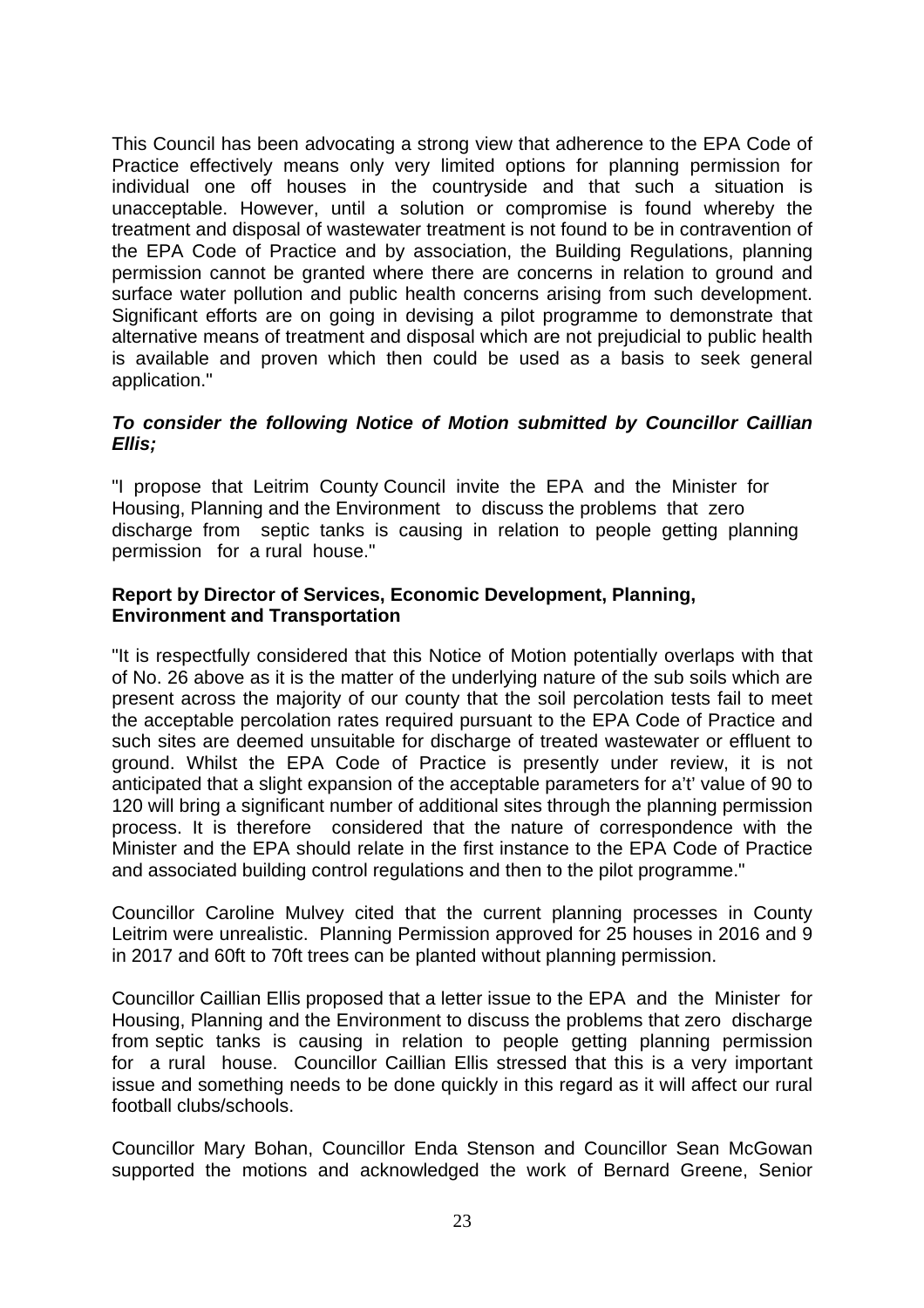Planner and Joseph Gilhooly, Director of Services in this regard.

Mr Joseph Gilhooly, Director of Services, Economic Development, Planning, Environment and Transportation advised that due to the underlying nature of the sub soils which are present across the majority of our county that the soil percolation tests fail to meet the acceptable percolation rates required pursuant to the EPA Code of Practice and such sites are deemed unsuitable for discharge of treated wastewater or effluent to ground. Whilst the EPA Code of Practice is presently under review, it is not anticipated that a slight expansion of the acceptable parameters for a't' value of 90 to 120 will bring a significant number of additional sites through the planning permission process. The nature of correspondence with the Minister and the EPA should relate in the first instance to the EPA Code of Practice and associated building control regulations and then to the pilot programme.

Councillor Sean McDermott expressed his disappointment and stressed "all that is needed is a level playing field". This issue is effecting all of the County, our townlands/schools are dying and people want to come to Leitrim and we can't facilitate them.

Councillor Paddy O'Rourke stressed that the cost of the scheme is prohibitive.

Councillor Justin Warnock highlighted that afforestration still continues and referred to the systems currently in operation in Fermanagh and Wales and queried if these have been looked at.

Councillor John McCartin emphasised that it will not be possible to get a Zero Discharge.

Councillor Gerry Dolan sought clarification on situations where existing Septic Tank Inspections under the National Inspection Scheme fail the T-Test if homeowners will have to leave their home. Joseph Gilhooly, confirmed that people who fail their T-Test will not have to leave their home.

Councillor Brendan Barry sought clarification if Leitrim has a very hard line on these tests and he noted that rumours from other local authorities are that they are not as strict.

Mr Joseph Gilhooly confirmed that the T-test is a very simple process and is on a pass or fail basis. Mr Gilhooly confirmed that he and the Senior Planner are available to talk to anyone on this issue.

*18/56 05/03/2018 Footpaths and Public Lighting* 

*To consider the following Notice of Motion submitted by Councillor Padraig Fallon;*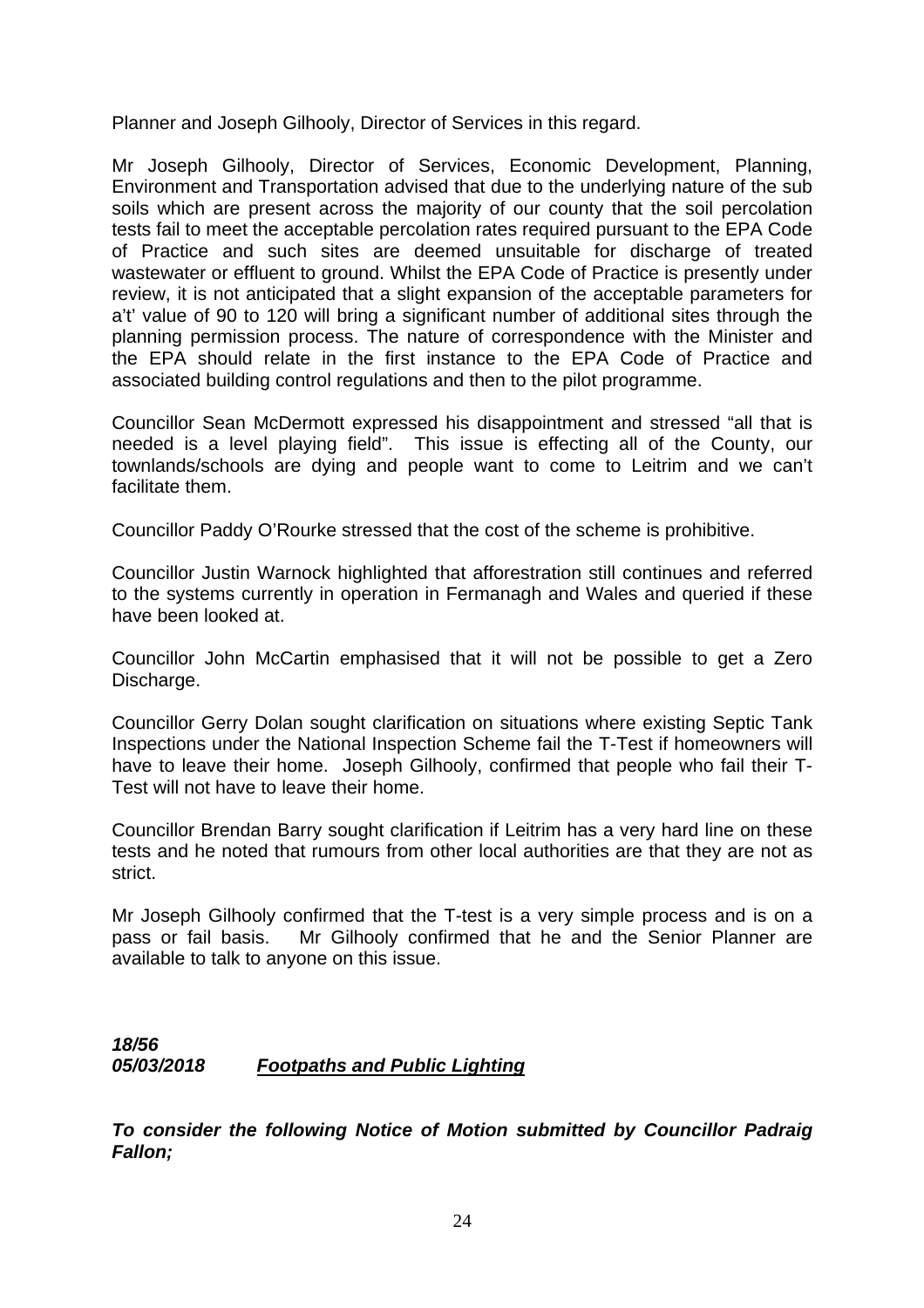"I ask Leitrim County Council to provide a breakdown, list of locations where footpaths and Public lighting have been installed since the beginning of 2017."

# **Report by Director of Services, Economic Development, Planning, Environment and Transportation**

"Footpaths and public lighting have been installed at the following locations under the Clar Program: Carrick Road Drumshanbo, Annaduff and Newtowngore along with works ongoing at Leitrim Village in regard to the Blueway. Works were also carried out under the Town and Village Program in Kinlough and Mohill."

Councillor Padraig Fallon acknowledged from the list he received all of the sites identified bar one are in South Leitrim. Councillor Fallon sought clarification on what criteria is taken into consideration when locations for public footpaths and lighting are being decided upon. Cllr Fallon called for an equal spend across all the three Municipal Districts.

Mr Shay O'Connor, Senior Engineer confirmed that all the works at above locations listed were carried out under the CLAR and Community Schemes and that there was no discrimination between North and South.

Mr O'Connor advised that if this scheme is in place this year, the Local Authority will work with the Community Groups.

Mr Joseph Gilhooly, Director of Services, Economic Development, Planning, Environment and Transportation advised that the scheme was dependent on local communities coming forward and providing matching funds.

Councillor Mary Bohan said it was outrageous that the public is asked to provide footpaths and lighting and Leitrim County Council hasn't got the funding.

# *18/57*

# *05/03/2018 Afforestation*

The Cathaoirleach, Councillor Finola Armstrong McGuire proposed that Motion No 33 in the name of Councillor Justin Warnock and Motion No 41 in the name of Councillor Gerry Dolan would be taken concurrently as they both relate to the same matter. This was agreed by the Members

# *To consider the following Notice of Motion submitted by Councillor Sinead Guckian;*

"At the March meeting of Leitrim County Council, in light of the presentation from the Forest Services at our January meeting, and particularly their comment which stated that the current Leitrim County Development Plan is very favourable towards forestry, I will seek the support of the members to consider commencing the process to amend the current County Development Plan to address the growing concerns for our communities and sustainable development because of afforestation. Concerns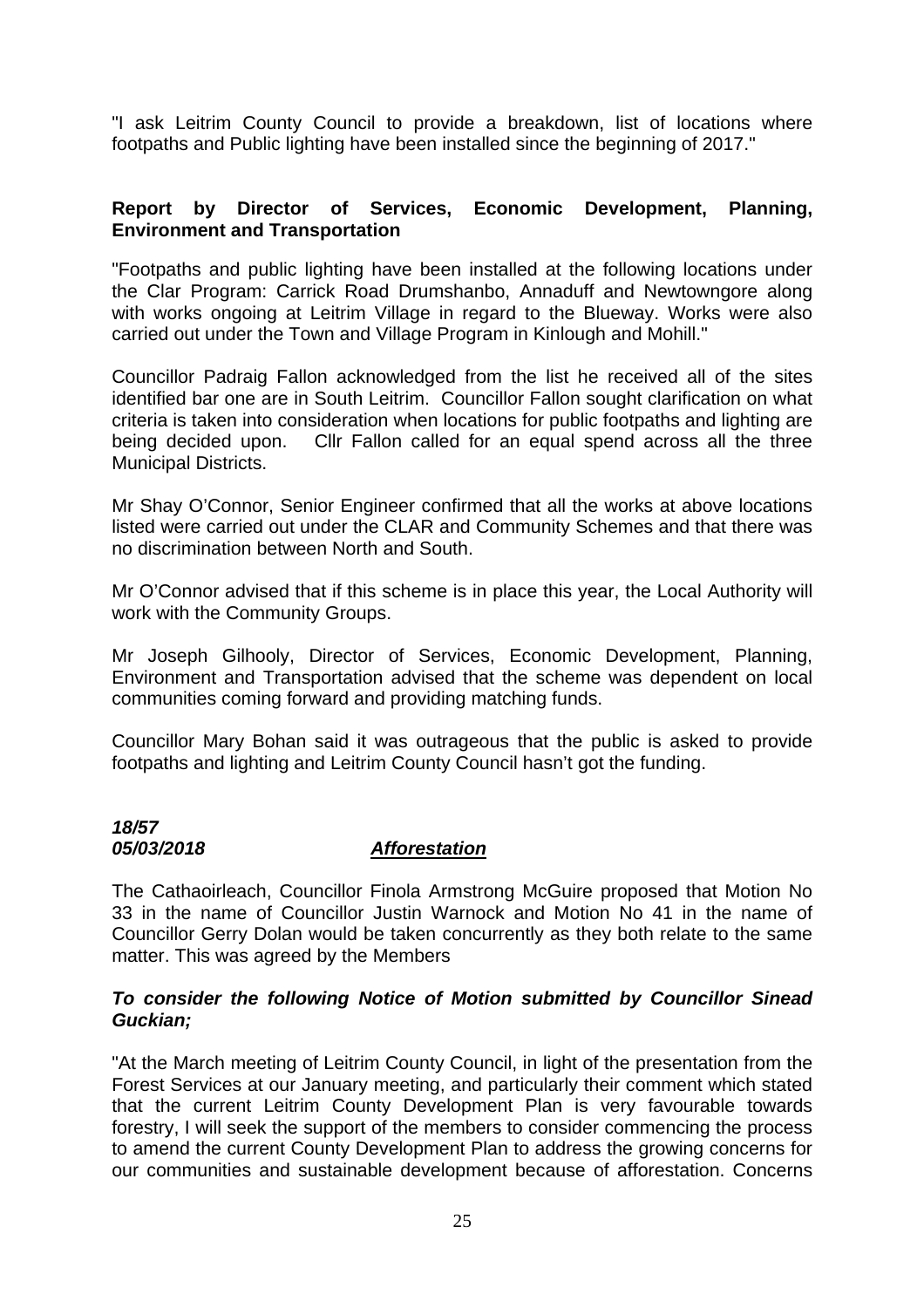which include the over-concentration of forestry planting in the county and the monoculture of silka spruce plantations."

# **Report by Director of Services, Economic Development, Planning, Environment and Transportation**

"In consideration of a proposal to vary the County Development Plan in this regard there a number of points to which the Council must take cognisance.

Firstly, no change to policy within the County Development Plan can seek to remove a statutory entitlement from a landowner. In this regard, initial afforestation (not defined within planning legislation) is exempted development and does not require planning permission and therefore the varying of the Development Plan will not remove such an entitlement. The only provision within the legislation to remove the exemption for forestry would be that such afforestation would interfere with the character of a landscape or a view or prospect of special amenity value or special interest, the preservation of which is already enshrined as an objective of the Development Plan.

Secondly, the afforestation of agricultural land is supported by Government incentives whose aim is to increase long-term timber supply to support the development of a sustainable processing sector and offers significant carbon sequestration potential, thereby contributing to national greenhouse gas mitigation targets and the bio-economy. It is therefore considered that the national policy position is one of broad support for afforestation albeit balanced with the need to protect the quality, distinctness and character of the Irish rural landscape. Care is therefore required in this regard to ensure that the resultant policy framework contained in a varied Development Plan is consistent with Government policy. This aspect of government policy coupled with the need for a proposed Variation to be positive in nature does have a limiting factor on the scope of any such variation.

Thirdly, the County Development Plan 2015-2021 is due for review later this year with the formal process commencing in February 2019. It is considered that such matters could be more readily assessed in the context of a full Development Plan review. In addition there is no provision of a budget or resource available to the Council as this time to undertake a variation of this nature which would costly in regard to the need for evidence based recommendations of a revised Landscape Character Assessment and the preparation of Strategic Environmental Assessment and Appropriate Assessment of the proposed Variation all of which would require external expertise.

However, the Planning Authority having being conscious of the concerns expressed through the Strategic Policy Committee and the full Council on this issue is committed to using the opportunity of submissions on licence applications to reflect these concerns in a more robust way which can be monitored over a short period of time to determine the impact of such submissions to the Forest Service as the decision maker on applications."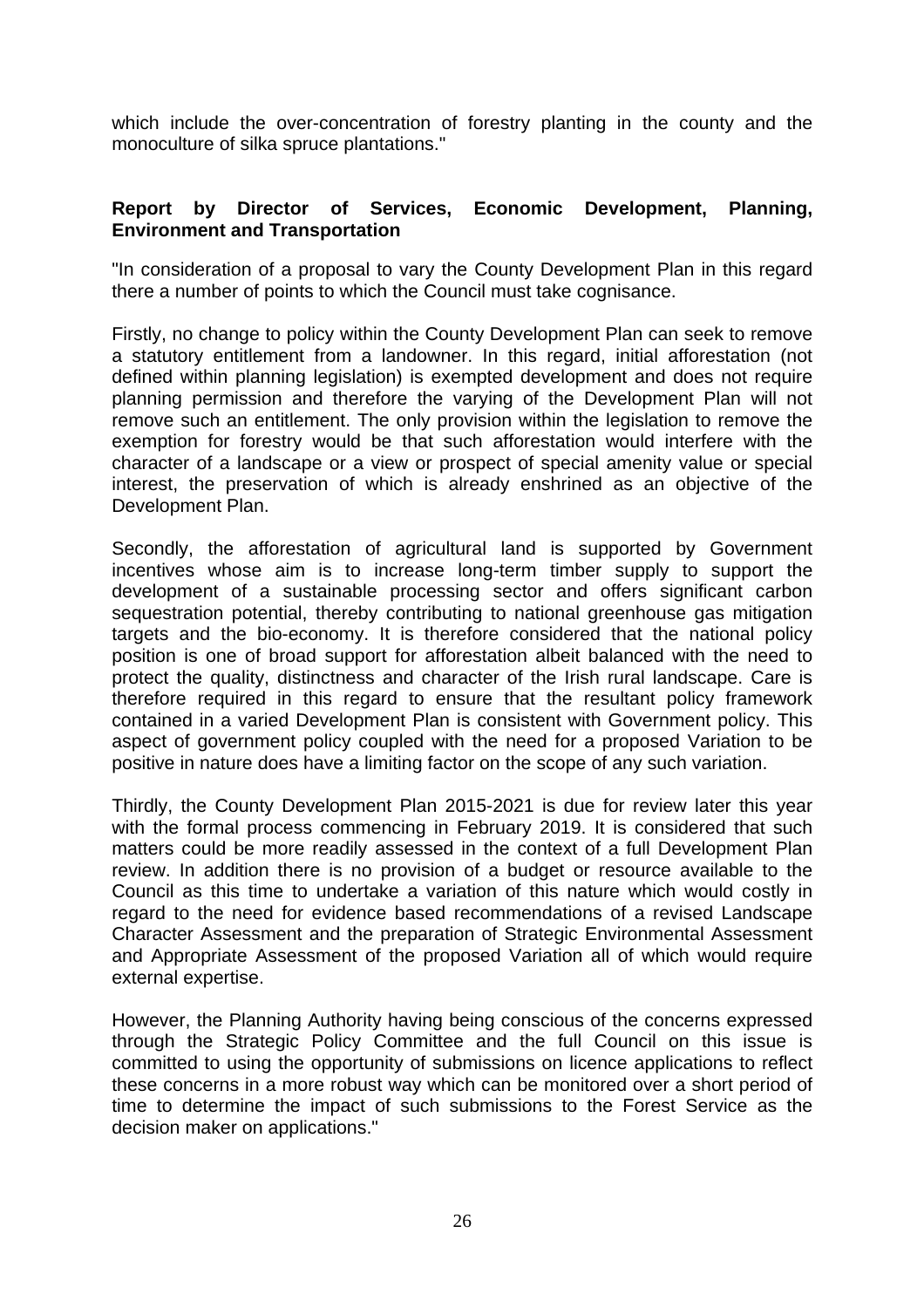# *To consider the following Notice of Motion submitted by Councillor Justin Warnock;*

"I ask the Elected Members to amend the County Development Plan 2015 - 2021 in relation to forestry, as it does not protect our farmers, our rural communities or the environment of County Leitrim from the subsidised violation and exploitation of our farmland by speculators, hedge funds and vulture funds."

# **Report by Director of Services, Economic Development, Planning, Environment and Transportation**

"While the response provided to Notice of Motion No. 28 effectively deals with this matter there is one further point which requires consideration in this regard. When an application for afforestation (or indeed an application for felling) is submitted to the Planning Authority and District Engineer for comment, there is no name provided by whom the application is being made. It is assumed that this is for data protection purposes. In any event the Planning Authority is not in a position to consider the nature of the applicant i.e. whether it is a local farmer or landowner or an investment fund. The proposed development is assessed on the basis of the manner in which the proposal adheres proper planning and sustainable development of the area."

# *To consider the following Notice of Motion submitted by Councillor Gerry Dolan;*

"I call on this Council to make a submission to the Department of Forestry that forestry grants and premiums should be only paid to residents that plants their land or part of it and a guarantee be given that if that forestry is sold off before the 15 year grant ends, the payments cease and are not to be paid to anyone outside Leitrim. Also that any plantations would be only native trees such as Ash, Oak or Beech (natives) which would mean changing our Development Plan."

# **Report by Director of Services, Economic Development, Planning, Environment and Transportation**

"While the proposal to vary the County Development Plan has been substantially dealt with in the response to Notice of Motion No. 28 it is important to note that the County Development Plan cannot influence the nature of which species of trees to plant as such development is exempted development."

Councillor Sinead Guckian expressed her concern in relation to the comment received from the Forest Service at the January Council meeting that the current Leitrim County Development Plan is very favourable towards forestry, and she sought the support of the members to consider commencing the process to amend the current County Development Plan to address the growing concerns for communities and sustainable development because of afforestation and to ensure that proper planning is going forward. Councillor Guckian welcomed the last line of the reply to her motion.

Councillor Justin Warnock insisted something needs to be put in place to curtail afforestation. Councillor Justin Warnock paid tribute to the "Save Leitrim Group" who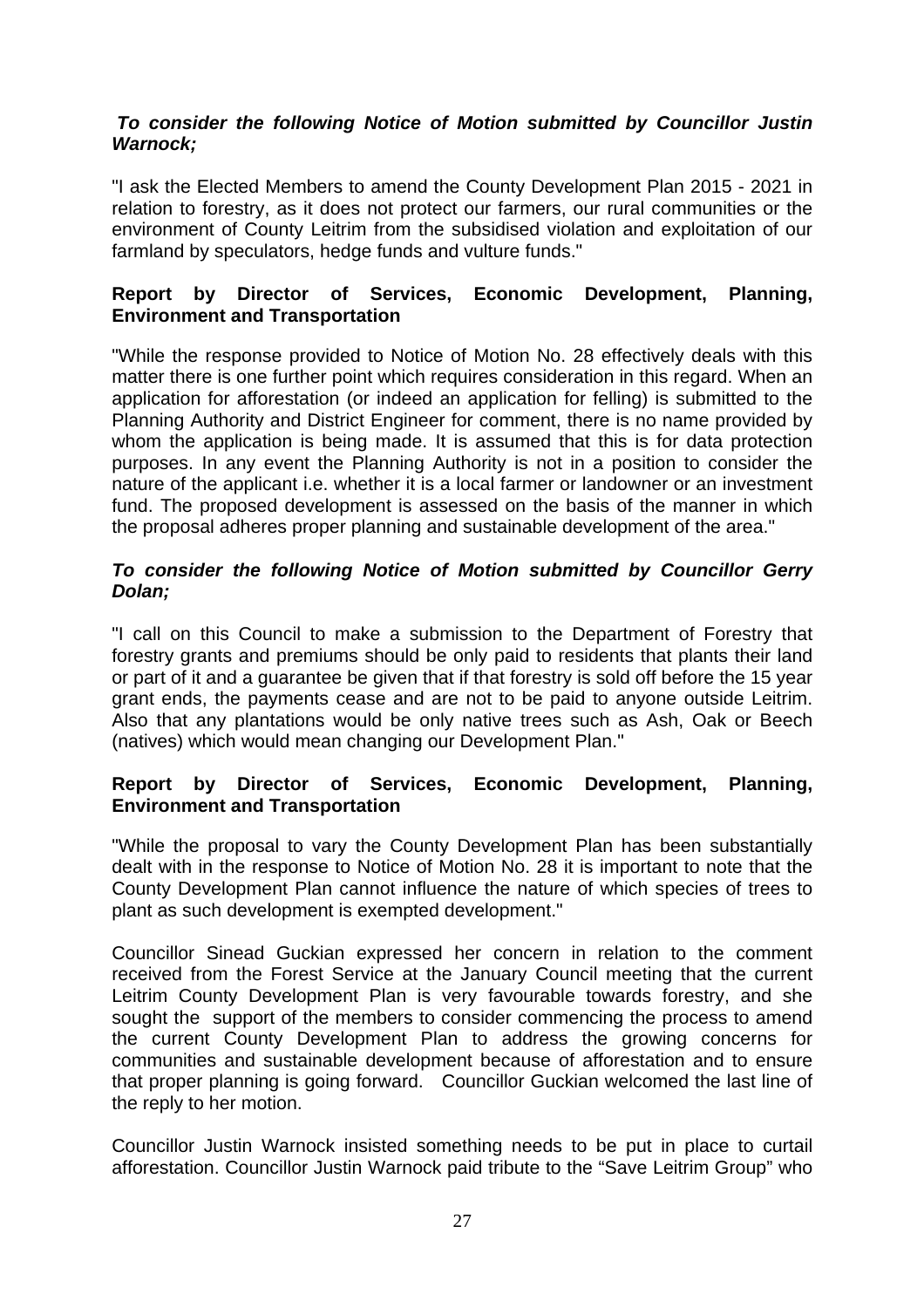were outside the offices of Leitrim County Council earlier this morning and who also staged a protest when the Minister was in the County last month.

Councillor Gerry Dolan noted that amendment be made to his motion that it should read call on "Minister". Councillor Dolan also paid tribute to the "Save Leitrim Group".

Councillor Mary Bohan supported Councillor Sinead Guckian's motion. Councillor Mary Bohan proposed that a letter issue to the Minister requesting that all afforestation and felling be subject to Planning Permission and this to be circulated to all Dail Deputies.

Councillor Mary Bohan proposed that a big Campaign be organised which should include "Save Leitrim Group", "Hill Farmers Group", and "IFA and they all need to get more involved nationally and locally.

Councillor Sean McGowan supported all motions in this regard and re-iterated the need to change our County Development Plan and that all afforestration should be subject to Planning Permission.

Councillor Brendan Barry sought clarification on what legal power Leitrim County Council would have to make a change in this regard to the County Development Plan.

Councillor Padraig Fallon cited that to tackle afforestation there needs to be the same level of funding directed to farming as afforestration.

Councillor Paddy O'Rourke stated that 60 ft trees shadowing your property for approximately 30 years is not a crop. The sooner this issue is sorted the better.

Councillor Enda Stenson stated that afforestration should be subject to Planning Permission, the current system is only an observation.

Councillor Des Guckian did not support the motions and did not agree that the trees noted in Councillor Gerry Dolan's motion were native trees.

Councillor Felim Gurn and Councillor Frank Dolan supported all three motions in this regard.

Councillor Caroline Mulvey sought clarification as to where Leitrim County Council stands on the soil and the diversity section.

Mr Joseph Gilhooly, Director of Services, Economic Development, Planning, Environment and Transportation advised that in considering a proposal to vary the County Development Plan in this regard there are a number of points as covered in the replies to the motions which the Council must take into account. He also advised that the County Development Plan 2015-2021 is due for review later this year with the formal process commencing in February 2019 and it is considered that such matters could be more readily assessed in the context of a full Development Plan review.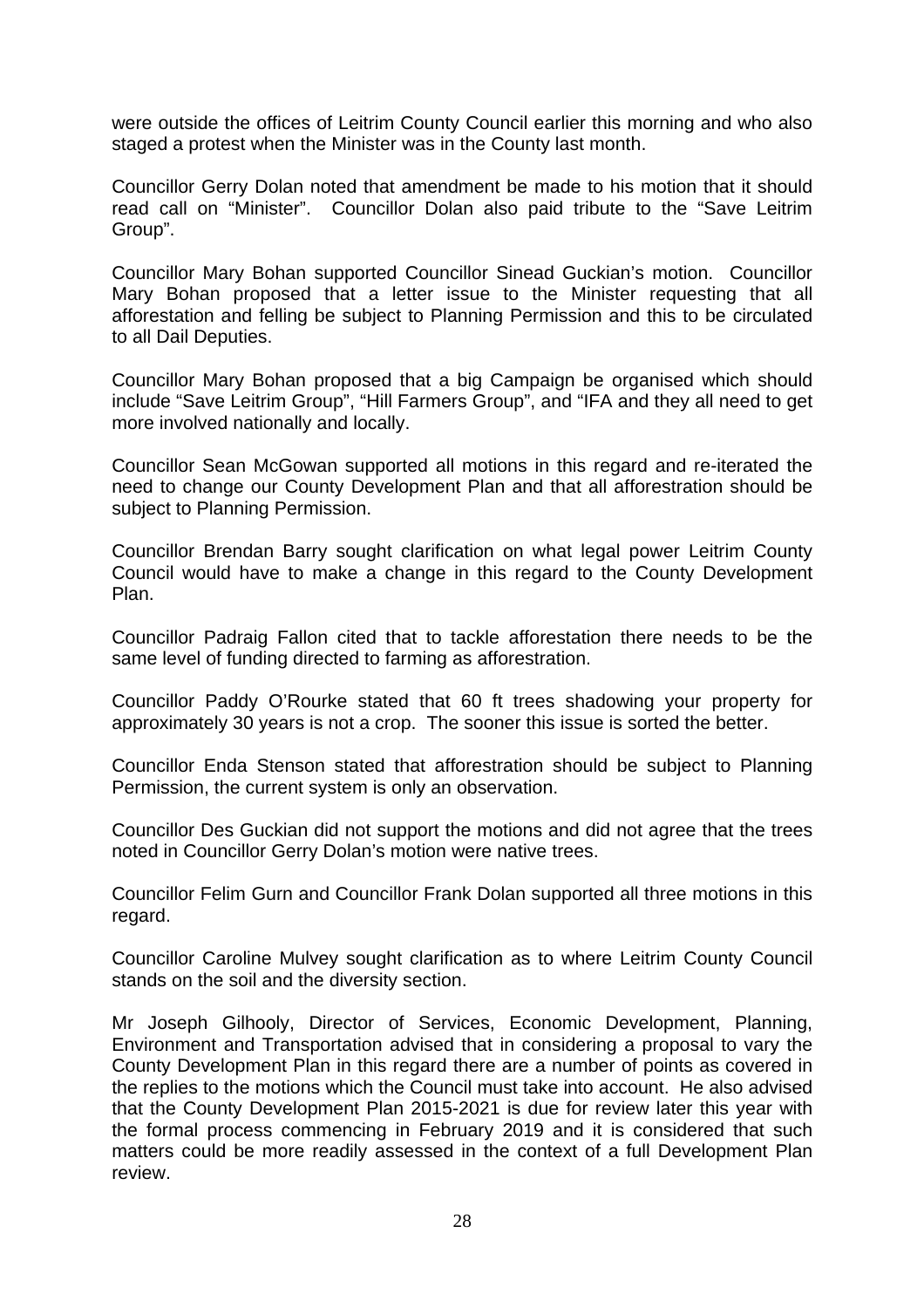Councillor Brendan Barry queried as to what it would cost to amend the County Development Plan.

 Mr Bernard Greene, Senior Planner advised that there is no provision of a budget or resource available to the Council at this time to undertake a variation of this nature which would be costly in regard to the need for evidence based recommendations of a revised Landscape Character Assessment and the preparation of Strategic Environmental Assessment and Appropriate Assessment of the proposed Variation all of which would require external expertise.

Mr Joseph Gilhooly advised that the Economic, Development, Enterprise & Planning Strategic Policy Committee needs to meet again in this regard and consider the issue further.

Councillor Des Guckian queried as to when the Mid-term Review was carried out on the County Development Plan.

Mr Bernard Greene, Senior Planner advised that this Mid Term Review took place last year.

It was agreed by the Members that the proposal to amend the County Development Plan in relation to forestry will go back to the SPC for further consideration, then to the Corporate Policy Group and the recommendation will come back before the full Council for adoption.

#### **Proposed by Councillor Gerry Dolan, seconded by Councillor Sean McGowan AND RESOLVED:**

"That Leitrim County Council call on the Minister with responsibility for Forestry that forestry grants and premiums should be only paid to residents that plants their land or part of it and a guarantee be given that if that forestry is sold off before the 15 year grant ends, the payments cease and are not to be paid to anyone outside Leitrim. Also that any plantations would be only native trees such as Ash, Oak or Beech (natives) which would mean changing our Development Plan."

*18/58* 

# *05/03/2018 Upgrade of the N4*

# *To consider the following Notice of Motion submitted by Councillor Brendan Barry;*

"I request that Leitrim County Council call on the Taoiseach, Leo Varadkar and his Government to fastrack the upgrade of the N4 between Mullingar and County Leitrim, Carrick on Shannon and Castlebaldwin to Collooney. While we welcome that they are included in the National Development Plan, we need to see these projects swiftly brought to construction phase and completion."

Councillor Brendan Barry cited that when the N4 between Mullingar and County Leitrim, Carrick on Shannon and Castlebaldwin to Collooney motorway is upgraded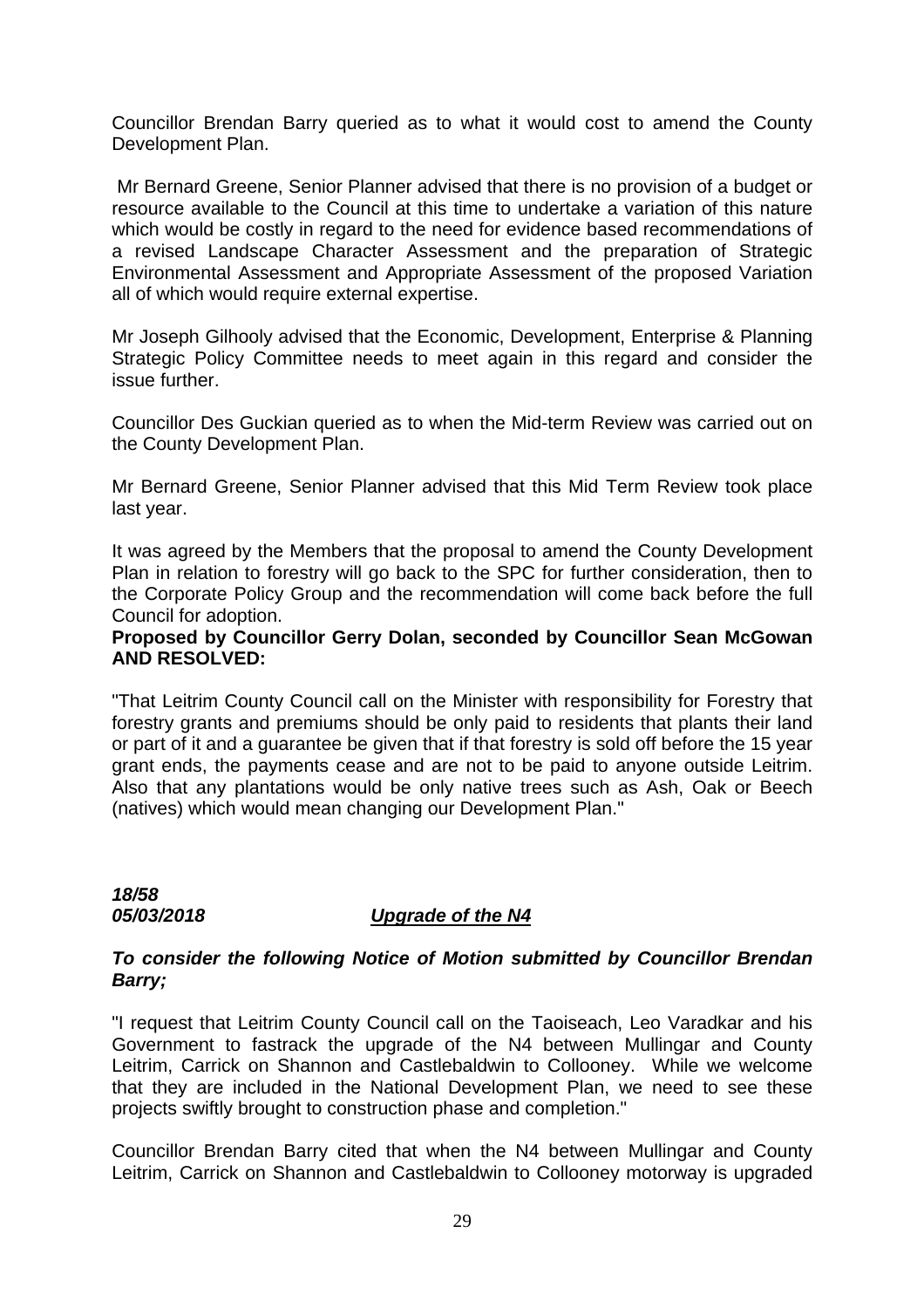more industries will be attracted to come into the county.

Councillor Sean McGowan supported this motion and said that he hoped it is not just a spin as this County needs good access from the Capital.

# **Proposed by Councillor Brendan Barry, seconded by Councillor Sean McGowan AND UNANIMOUSLY RESOLVED**

"That Leitrim County Council call on the Taoiseach, Leo Varadkar and his Government to fastrack the upgrade of the N4 between Mullingar and County Leitrim, Carrick on Shannon and Castlebaldwin to Collooney. While we welcome that they are included in the National Development Plan, we need to see these projects swiftly brought to construction phase and completion."

# *18/59 05/03/2018 Tour Guide for Sean McDermott's homestead*

# *To consider the following Notice of Motion submitted by Councillor Felim Gurn;*

"I ask the Executive to report on the progress made with the OPW regarding the employment of a tour guide for Sean McDermott's homestead and the proposed opening hours for guided tours."

# *Report by Director of Services, Housing and Community, Corporate Services, Cultural and Emergency Services*

"The current opening hours of the Heritage Centre are as follows

Monday – Friday 10 am to 4 pm. Tours are being provided through the Heritage Centre to Sean MacDiarmada House.

The Council is currently engaging with the Local Community Group in relation to extending the opening hours."

Councillor Felim Gurn cited that weekend hours need to be extended for the Summer season. Councillor Des Guckian, Councillor Padraig Fallon, Councillor Mary Bohan and Councillor Justin Warnock supported the motion. Councillor Justin Warnock said this iconic structure belongs to the people of this country and this will boost tourism numbers to North Leitrim.

# *18/60*

# *05/03/2018 Ambulance Service*

The Cathaoirleach, Councillor Finola Armstrong McGuire proposed that Motion No 40 in the name of Councillor Frank Dolan would be taken concurrently as they both relate to the same matter. This was agreed by the Members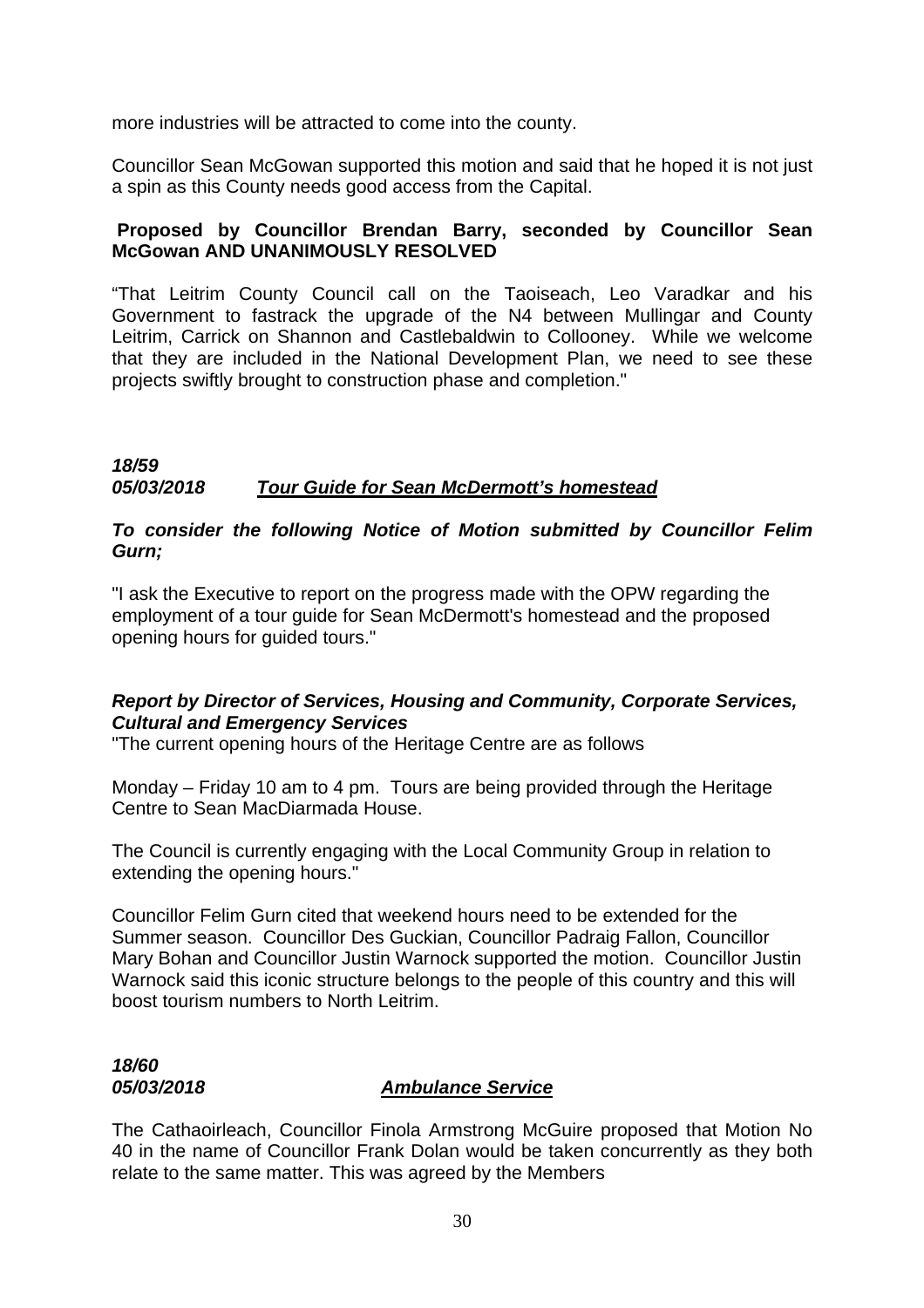# *To consider the following Notice of Motion submitted by Councillor Sean McGowan;*

"I seek the support of the Members of Leitrim County Council with regard to the Ambulance Service here in Leitrim and that we contact the HSE Regional Ambulance Office in Castlebar to ask them why there is such a delay at times in responding to emergencies within the County?"

# *To consider the following Notice of Motion submitted by Councillor Frank Dolan;*

"In response to the Leitrim Public Participation Network I ask that we write to the National Ambulance Service to express the many concerns that exist in relation to the long delays in responding to emergencies in the county."

Councillor Sean McGowan asked Councillor Caillian Ellis, Councillor Felim Gurn and Councillor Finola Armstrong McGuire who are Members of the Health Forum to raise this issue with the HSE Forum.

Councillor Frank Dolan and Councillor Mary Bohan supported the motions.

Councillor Des Guckian noted lack of funding is the issue in this regard.

Councillor Brendan Barry said the ratio of Ambulances to the population for the whole region is an issue. Councillor Barry queried if there was any possibility that the Fire Service could be trained up to be paramedics and if an ambulance could be made available by Leitrim County Council.

# **Proposed by Councillor Sean McGowan, seconded by Councillor Frank Dolan AND UNANIMOUSLY RESOLVED**

"That Leitrim County Council with regard to the Ambulance Service here in Leitrim contact the HSE Regional Ambulance Office in Castlebar to ask them why there is such a delay at times in responding to emergencies within the County?"

"That Leitrim County Council in response to the Leitrim Public Participation Network write to the National Ambulance Service to express the many concerns that exist in relation to the long delays in responding to emergencies in the county."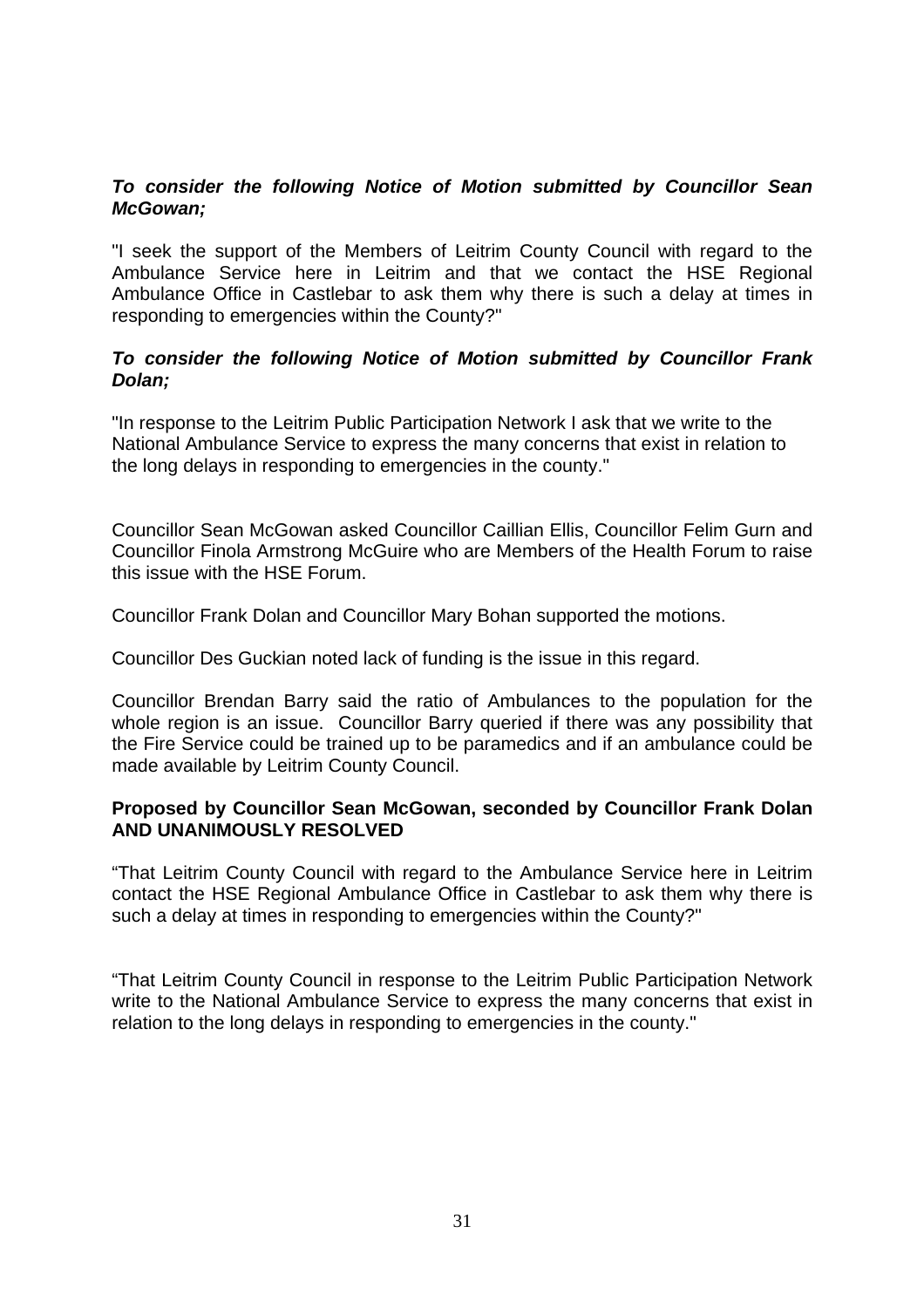# *18/61 05/03/2018 Development of the Blueway*

# *To consider the following Notice of Motion submitted by Councillor Finola Armstrong-McGuire;*

"Please provide a report on the progress to date of the development of the Blueway that will be the extension of the Drumshanbo to Battlebridge and into Carrick on Shannon walkway? Public anticipation of the extension is high and some dates for completion should be available. What is the current stage in planning? What is the timescale to completion?"

# **Report by Director of Services, Economic Development, Planning, Environment and Transportation**

"This project consists of three different elements and is being carried out by Leitrim County Council in conjunction with Waterways Ireland. The three different elements include

1.Leitrim Village to Carrick on Shannon

2.Leitrim Village to Kilclare

3.Acres Amenity to Lough Allen

In element 1. works has commenced on the section adjacent to the road, south of Leitrim Village. Detailed design is being finalised on the off road section and it is hoped that this will be advertised for Part 8 public consultation in the coming month.

In element 2, Part 8 public consultation has been approved and tender documents are currently being prepared with a view to having a contractor on site in the coming months. Work along the Drumshanbo canal in Element 3 has being completed and the section from Drumshanbo Lock at Blackrock to Lough Allen is currently at Detailed design Stage. It is planned to have all of these works completed by the end of the current year, in accordance with the timeline agreed with the department. On completion of these 3 elements along with a further extension between Leitrim and Kilclare the County will have a 22 KM greenway and blueway. Experience to date has demonstrated significant contributions to local benefit and of tourism interest."

Councillor Finola Armstrong McGuire welcomed the reply.

Councillor Gerry Dolan cited that there was no toilet facilities in place on the walkway and proposed that a toilet be made available.

Mr Joseph Gilhooly, Director of Services, Economic Development, Planning, Environment and Transportation agreed to look at this.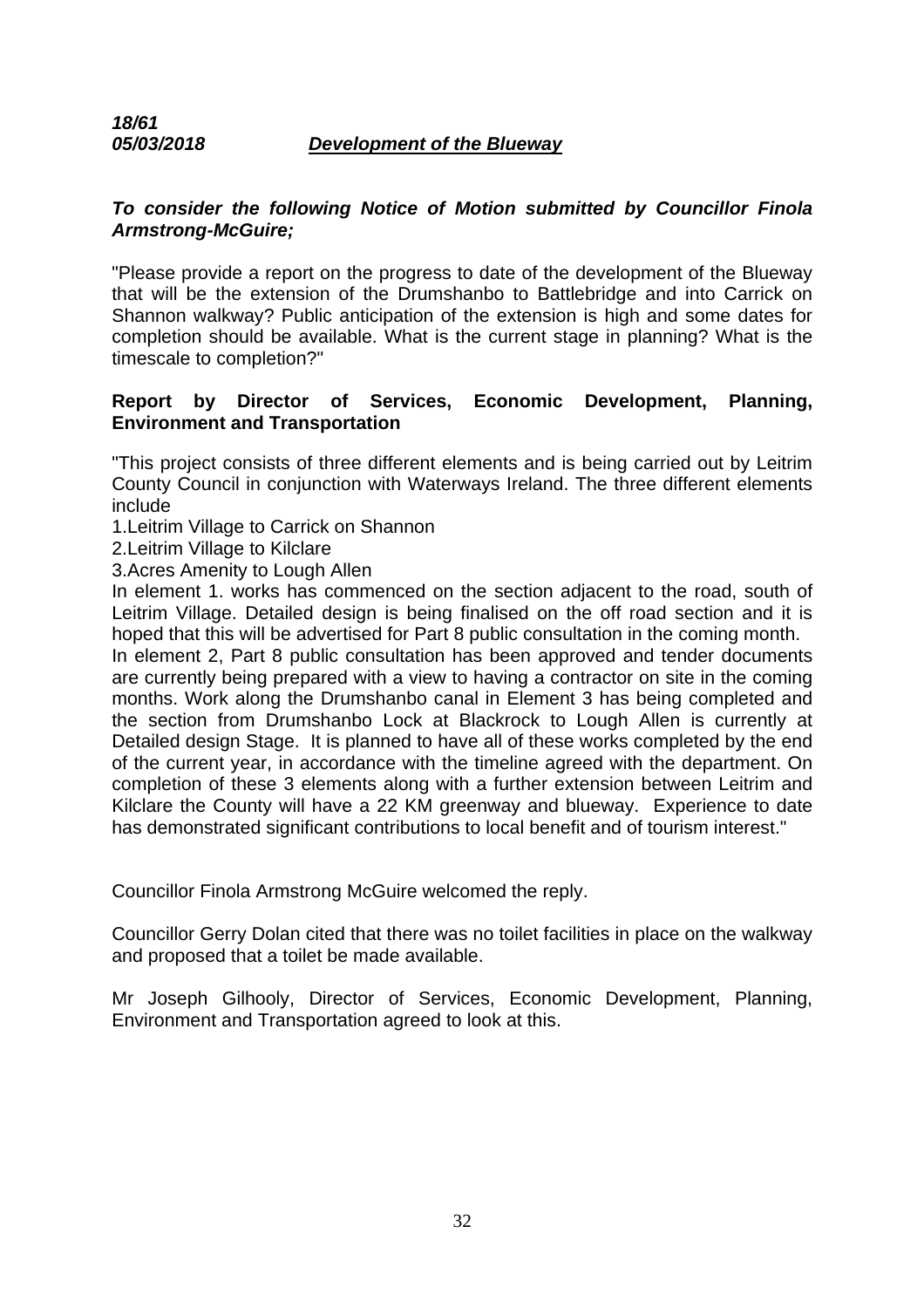# *18/62 05/03/2018 Leader Programme*

# *To consider the following Notice of Motion submitted by Councillor Seadhna Logan;*

"The current Leader Programme has become nothing short of a nightmare for communities seeking much needed funding in terms of the bureaucracy and delays. Can we get a detailed breakdown of where we are at in Leitrim with regards to funding allocated and finalised to approved projects thus far?

As it was recently confirmed through parliamentary questions that the current Leader Programme has only paid out €661,844 or 0.3% of the €250 million European Fund, as compared with 4.4% of a €400m fund paid during the same 18 month period of the previous programme."

# **Report by Director of Services, Economic Development, Planning, Environment and Transportation**

"The Calls for Expressions of Interest (EOI's) opened in 2016 under the following themes

- Rural Tourism
- Enterprise Development
- Rural Towns
- Basic Services
- Rural Youth
- Renewable Energy

While significant numbers of expression of interest were received, (circa 400) approximately seventy five of the EOI's received have since progressed to full applications.

To date, the LAG has approved 22 projects to the value of €715,035.27. The pace of activity has increased significantly in recent times and it is expected that possibly €2.3 million project approval will issue in 2018 representing in excess of 50% of the program which is running until 2021. In addition, a number of amendments to the Operating Rules have been issued in 2017 which has had a positive effect on the operation of the programme."

Councillor Seadhna Logan noted that 75 expressions of interests were received which represents 18% and he asked for a breakdown of the following

- per Municipal District
- what changes were made
- what pillars are still open
- breakdown of the 22 projects approved

Mr Terry McGovern, A/Senior Executive Officer advised that Leitrim County Council are

- working with the 75 expressions of interest at the moment. It has been very slow to date with the first letter of offer just issued before Christmas.
- Major changes have taken place in procurement an estimate has to be put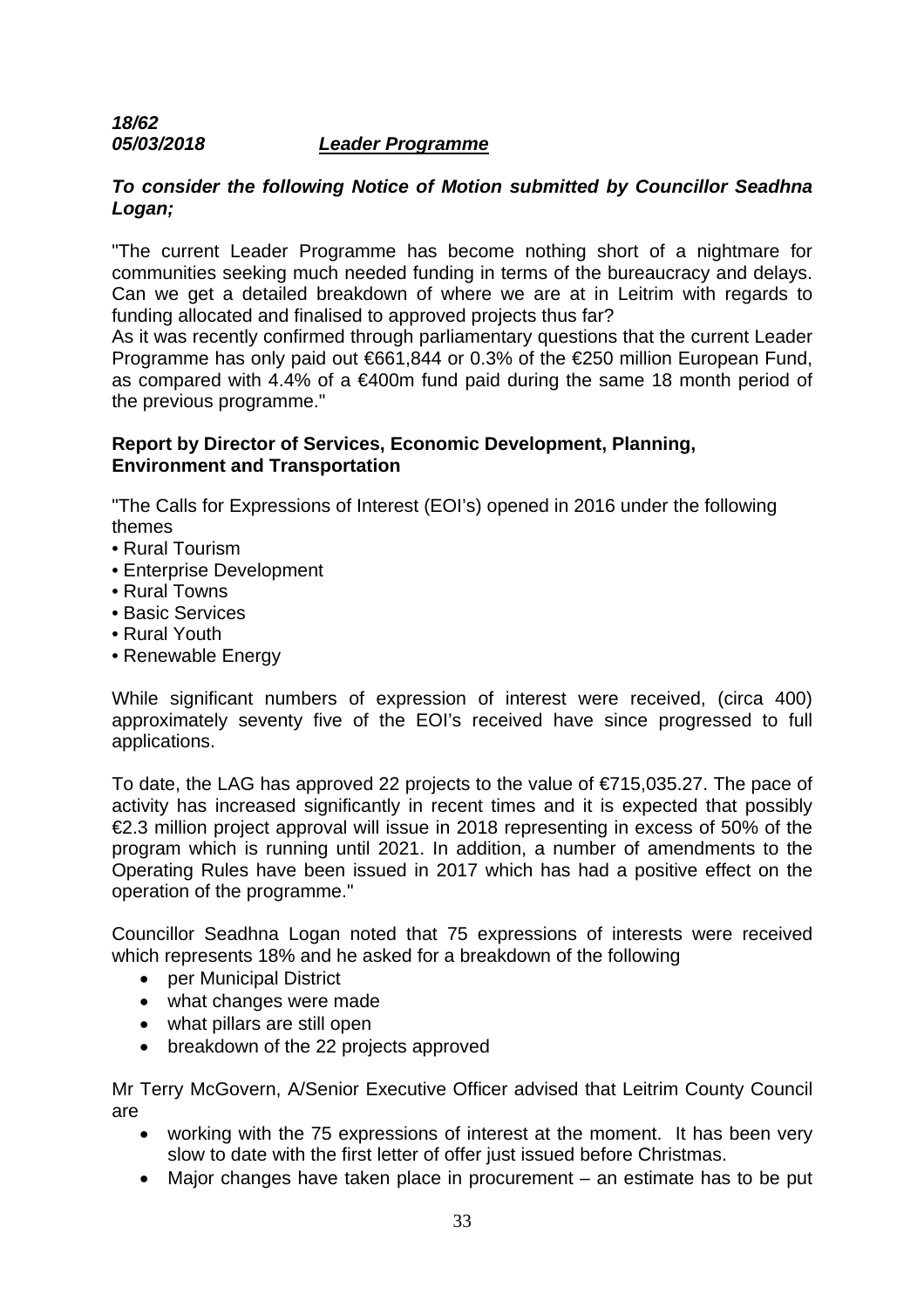- 0ne closed call has funding of a maximum of €850,000
- Breakdown of the 22 projects will be circulated to the Member in due course.

Councillor Mary Bohan expressed her disappointment in the scheme in that it is so technical and very unfair for community groups and that the scheme is oversubscribed.

Councillor Seadhna Logan stated that he hoped that Leitrim will not be sending any of the money back or that it be diverted to roads or LIS scheme.

# *18/63 05/03/2018 MBNA*

# *To consider the following Notice of Motion submitted by Councillor Enda Stenson;*

"Today is the start of another phase in the History of this Local Authority and Leitrim in General. I am asking what progress has been made, in our efforts to secure new Employment into the offices of the former MBNA building, the recession has passed and it's time positive moves were made to bring further employment into Leitrim. May I also say that this is not the only building available for rent in this County."

# *Report by Director of Services, Economic Development, Planning, Environment and Transportation.*

"Leitrim County Council is exceptionally aware of the need for the continuous efforts to creates jobs in the County. Numerous sectors and initiatively have and continue to be implemented in conjunction with relevant partners and stakeholders. A review of what is now known as the Business Incentive Scheme providing a range of supports aimed at the reuse of vacant town centre property has been completed and will be promoted actively in the coming months. In addition funding has been received to provide further workspace at both the HIVE in Carrick on Shannon and the Food Hub in Drumshanbo. Specifically in regard to the Carrick on Shannon Campus the Council engages regularly with the IDA with a meeting on the matter recently. I would like to assure the Members that the IDA working with the Council is extremely committed to securing an investment at this location and it is hoped that some of the enquires and visits will translate into a successful outcome."

Councillor Enda Stenson highlighted that Leitrim is a good county and more jobs are vital to the county. Councillor Enda Stenson proposed that the IDA secure investment in the county and create employment for the people. Councillor Stenson noted that Leitrim County Council has not being employing people in the Local Authority and more staff are needed.

All Members supported the motion.

Councillor Brendan Barry proposed that internships should be accommodated during the summertime as this would create valuable experience and be of great benefit for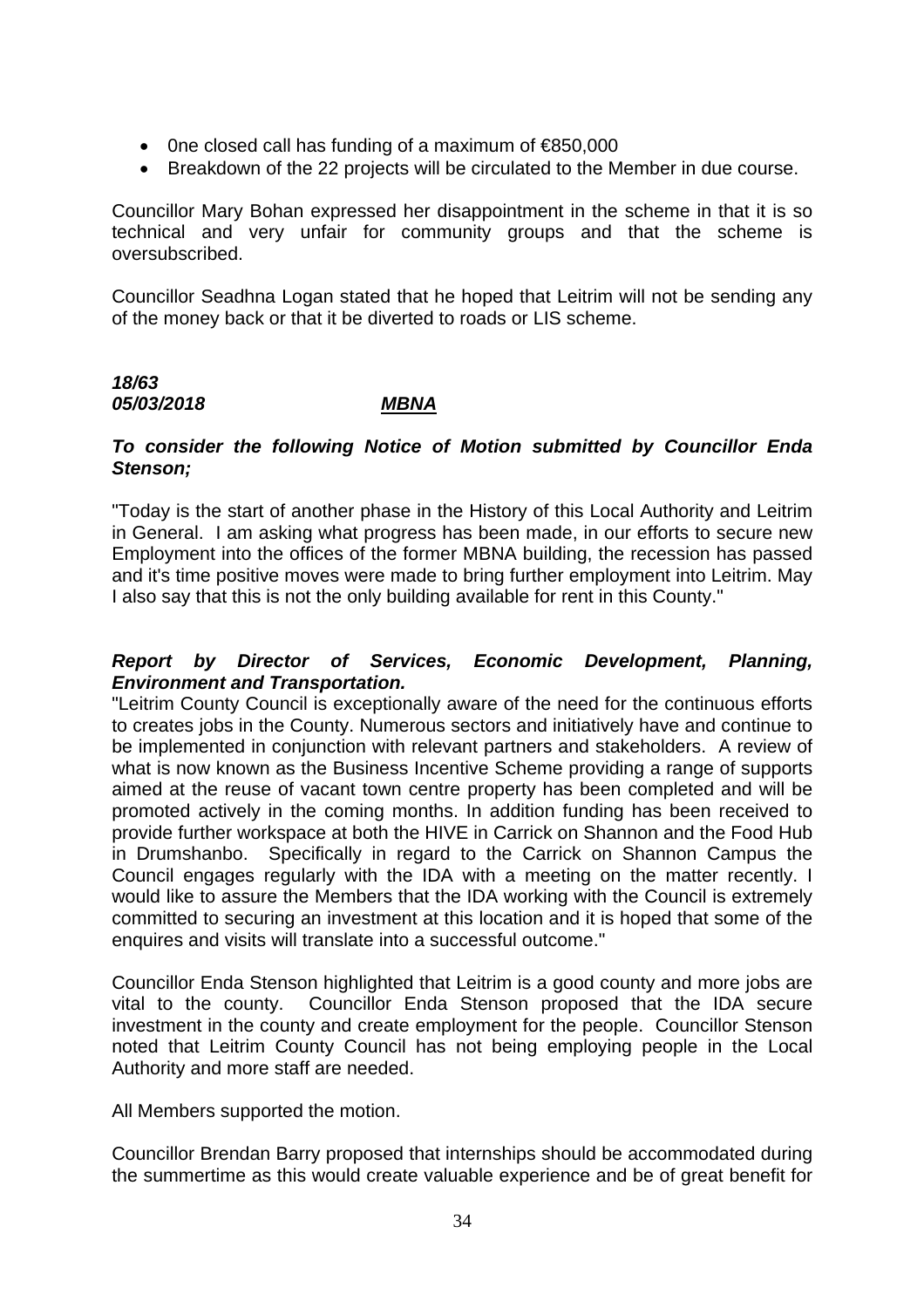them to have on their CV's.

# *18/64 05/03/2018 Chiropody Services*

The Cathaoirleach, Councillor Finola Armstrong McGuire proposed that Motion No 39 in the name of Councillor Mary Bohan would be taken concurrently as they both relate to the same matter. This was agreed by the Members

# *To consider the following Notice of Motion submitted by Councillor Paddy O'Rourke;*

"I ask that Leitrim County Council contact the HSE to impress upon them the great inconvenience and hardship that has been inflicted upon elderly persons because of a lack of chiropody services and that we would ask them to immediately have the backlog that has accumulated dealt with."

# *To consider the following Notice of Motion submitted by Councillor Mary Bohan;*

"I propose that Leitrim County Council call on the HSE to re-instate chiropody services in County Leitrim as a matter of urgency. This service has not been provided since December 2017."

Councillor Mary Bohan proposed that the chiropody services be re-instated in Leitrim that the HSE needs to have a contingency plan in place. Councillor Bohan noted that there is some service in Ballinamore but none in Carrick-on-Shannon. Councillor Mary Bohan cited that there is no accountability and there is no commitment as to when the service will be replaced. She noted that there is no Doctor on call in Our Lady's Hospital, Manorhamilton from 6.00 pm until 7.00 am the next morning. Councillor Mary Bohan referred to the situation where the HSE tried not to replace the Doctor in Drumkeerin. Councillor Mary Bohan stressed that it is important that this service is in place in order to help and keep older people in their own homes. Councillor Mary Bohan proposed that all TD's in this constituency be asked to put this question forward in the Dail for debate.

Councillor Seadhna Logan supported the motions and he advised that he was informed last week that the HSE applied for Agency Services and to date this has not been approved.

# **Proposed by Councillor Paddy O'Rourke, seconded by Councillor Mary Bohan AND UNANIMOUSLY RESOLVED**

"That Leitrim County Council contact the HSE to impress upon them the great inconvenience and hardship that has been inflicted upon elderly persons because of a lack of chiropody services and that we would ask them to immediately have the backlog that has accumulated dealt with".

"That Leitrim County Council call on the HSE to re-instate chiropody services in